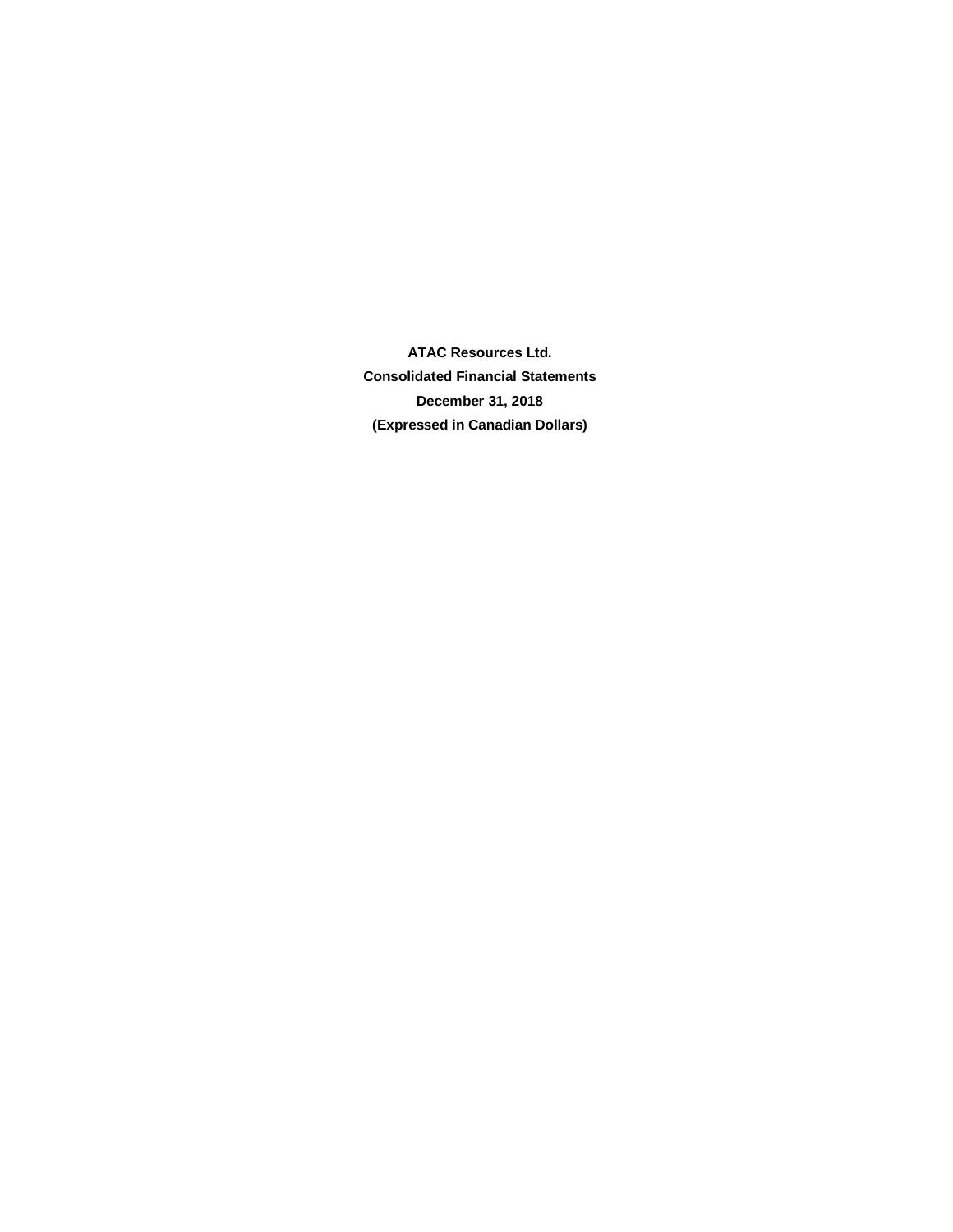# $D_{\text{AVIDSON}} \&$  COMPANY LLP  $\_\_\_\_\$ Chartered Professional Accountants  $\_\_\$

# **INDEPENDENT AUDITORS' REPORT**

To the Shareholders of ATAC Resources Ltd.

### *Opinion*

We have audited the accompanying consolidated financial statements of ATAC Resources Ltd. (the "Company"), which comprise the consolidated statements of financial position as at December 31, 2018 and 2017 and the consolidated statements of changes in shareholders' equity, loss and comprehensive loss and cash flows for the years then ended, and notes to the consolidated financial statements, including a summary of significant accounting policies.

In our opinion, these consolidated financial statements present fairly, in all material respects, the financial position of ATAC Resources Ltd. as at December 31, 2018 and 2017, and its financial performance and its cash flows for the years then ended in accordance with International Financial Reporting Standards ("IFRS").

### *Basis for Opinion*

We conducted our audits in accordance with Canadian generally accepted auditing standards. Our responsibilities under those standards are further described in the Auditor's Responsibilities for the Audit of the Consolidated Financial Statements section of our report. We are independent of the Company in accordance with the ethical requirements that are relevant to our audit of the consolidated financial statements in Canada, and we have fulfilled our other ethical responsibilities in accordance with these requirements. We believe that the audit evidence we have obtained in our audits is sufficient and appropriate to provide a basis for our opinion.

### *Other Information*

Management is responsible for the other information. The other information obtained at the date of this auditor's report includes Management's Discussion and Analysis.

Our opinion on the consolidated financial statements does not cover the other information and we do not express any form of assurance conclusion thereon.

In connection with our audit of the consolidated financial statements, our responsibility is to read the other information and, in doing so, consider whether the other information is materially inconsistent with the consolidated financial statements or our knowledge obtained in the audit, or otherwise appears to be materially misstated.

We obtained Management's Discussion and Analysis prior to the date of this auditors' report. If, based on the work we have performed, we conclude that there is a material misstatement of this other information, we are required to report that fact. We have nothing to report in this regard.

### *Responsibilities of Management and Those Charged with Governance for the Consolidated Financial Statements*

Management is responsible for the preparation and fair presentation of the consolidated financial statements in accordance with IFRS, and for such internal control as management determines is necessary to enable the preparation of consolidated financial statements that are free from material misstatement, whether due to fraud or error.

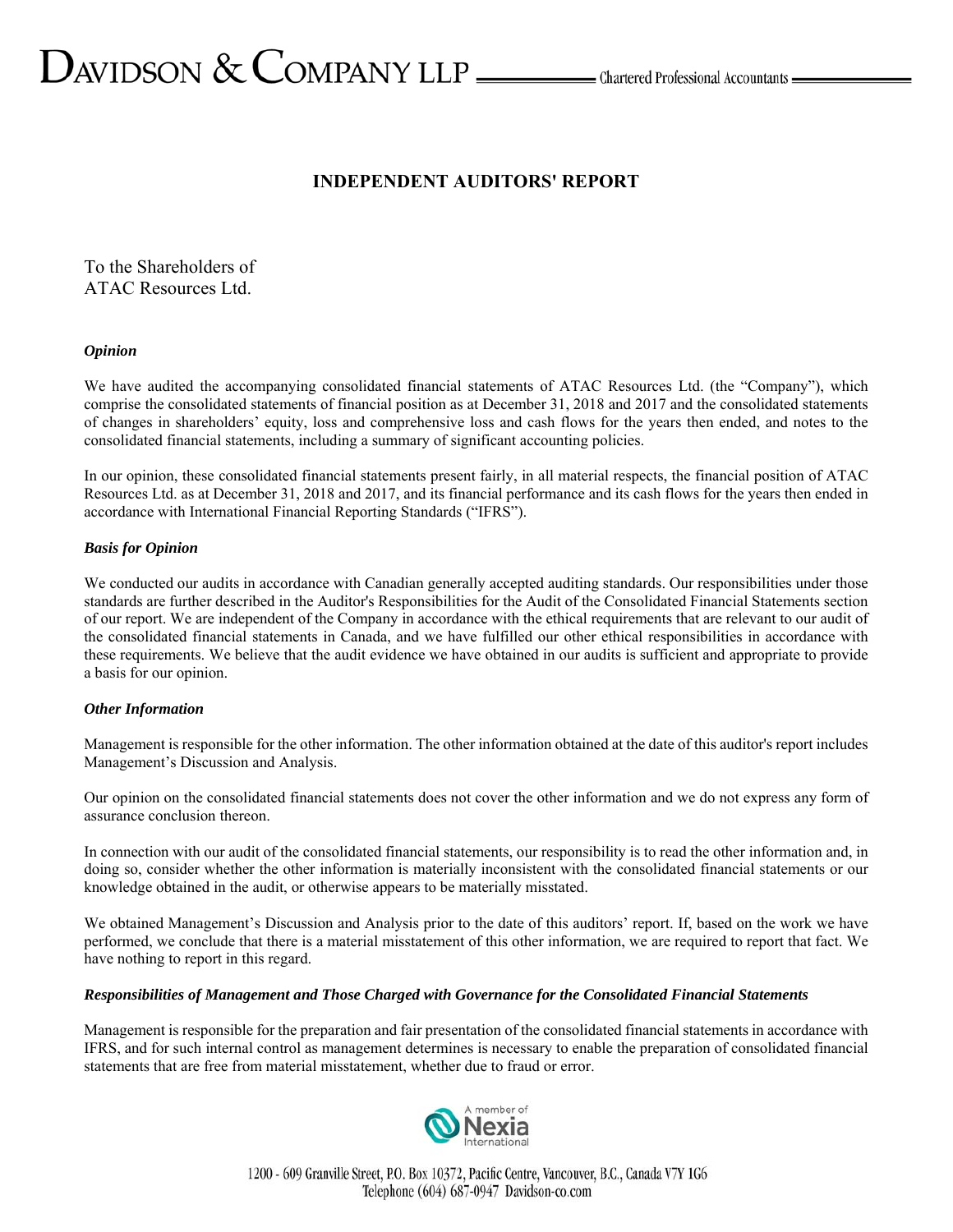In preparing the consolidated financial statements, management is responsible for assessing the Company's ability to continue as a going concern, disclosing, as applicable, matters related to going concern and using the going concern basis of accounting unless management either intends to liquidate the Company or to cease operations, or has no realistic alternative but to do so.

Those charged with governance are responsible for overseeing the Company's financial reporting process.

### *Auditor's Responsibilities for the Audit of the Consolidated Financial Statements*

Our objectives are to obtain reasonable assurance about whether the consolidated financial statements as a whole are free from material misstatement, whether due to fraud or error, and to issue an auditor's report that includes our opinion. Reasonable assurance is a high level of assurance, but is not a guarantee that an audit conducted in accordance with Canadian generally accepted auditing standards will always detect a material misstatement when it exists. Misstatements can arise from fraud or error and are considered material if, individually or in the aggregate, they could reasonably be expected to influence the economic decisions of users taken on the basis of these consolidated financial statements.

As part of an audit in accordance with Canadian generally accepted auditing standards, we exercise professional judgment and maintain professional skepticism throughout the audit. We also:

- Identify and assess the risks of material misstatement of the consolidated financial statements, whether due to fraud or error, design and perform audit procedures responsive to those risks, and obtain audit evidence that is sufficient and appropriate to provide a basis for our opinion. The risk of not detecting a material misstatement resulting from fraud is higher than for one resulting from error, as fraud may involve collusion, forgery, intentional omissions, misrepresentations, or the override of internal control.
- Obtain an understanding of internal control relevant to the audit in order to design audit procedures that are appropriate in the circumstances, but not for the purpose of expressing an opinion on the effectiveness of the Company's internal control.
- Evaluate the appropriateness of accounting policies used and the reasonableness of accounting estimates and related disclosures made by management.
- Conclude on the appropriateness of management's use of the going concern basis of accounting and, based on the audit evidence obtained, whether a material uncertainty exists related to events or conditions that may cast significant doubt on the Company's ability to continue as a going concern. If we conclude that a material uncertainty exists, we are required to draw attention in our auditor's report to the related disclosures in the consolidated financial statements or, if such disclosures are inadequate, to modify our opinion. Our conclusions are based on the audit evidence obtained up to the date of our auditor's report. However, future events or conditions may cause the Company to cease to continue as a going concern.
- Evaluate the overall presentation, structure and content of the consolidated financial statements, including the disclosures, and whether the consolidated financial statements represent the underlying transactions and events in a manner that achieves fair presentation.
- Obtain sufficient appropriate audit evidence regarding the financial information of the entities or business activities within the Company to express an opinion on the consolidated financial statements. We are responsible for the direction, supervision and performance of the group audit. We remain solely responsible for our audit opinion.

We communicate with those charged with governance regarding, among other matters, the planned scope and timing of the audit and significant audit findings, including any significant deficiencies in internal control that we identify during our audit.

We also provide those charged with governance with a statement that we have complied with relevant ethical requirements regarding independence, and to communicate with them all relationships and other matters that may reasonably be thought to bear on our independence, and where applicable, related safeguards.

The engagement partner on the audit resulting in this independent auditor's report is Stephen Hawkshaw.

# **"DAVIDSON & COMPANY LLP"**

### Vancouver, Canada Chartered Professional Accountants

March 18, 2019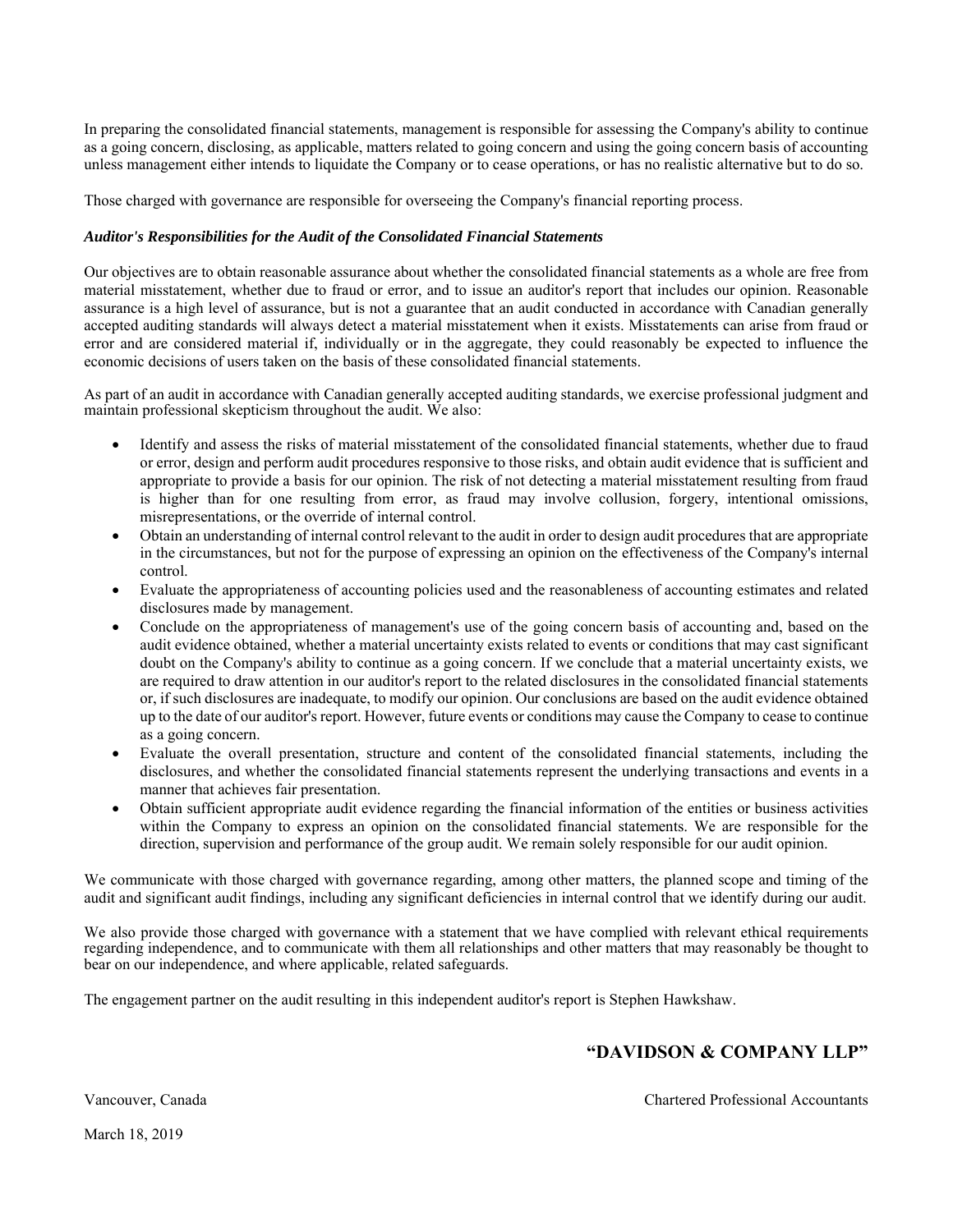# **Consolidated Statements of Financial Position**

# **As at December 31, 2018 and 2017**

|                                            |             | December 31,<br>2018 | December 31,<br>2017 |
|--------------------------------------------|-------------|----------------------|----------------------|
|                                            | <b>Note</b> | \$                   | \$                   |
| <b>Assets</b>                              |             |                      |                      |
| <b>Current assets</b>                      |             |                      |                      |
| Cash and cash equivalents                  | 3           | 10,691,051           | 13,990,718           |
| Restricted cash                            | 5           | 144,339              | 1,385,006            |
| Receivables and prepayments                | 4,5         | 438,401              | 395,516              |
| Marketable securities                      | 6           | 464,906              | 1,022,818            |
|                                            |             | 11,738,697           | 16,794,058           |
| <b>Non-current assets</b>                  |             |                      |                      |
| Prepaid exploration expenditures           |             | 6,813                | 30,105               |
| Mineral property interests                 | 8           | 111,907,084          | 104,851,142          |
| <b>Reclamation deposit</b>                 | 9           | 123,904              | 121,846              |
|                                            |             | 112,037,801          | 105,003,093          |
| <b>Total assets</b>                        |             | 123,776,498          | 121,797,151          |
|                                            |             |                      |                      |
| Liabilities and shareholders' equity       |             |                      |                      |
| <b>Current liabilities</b>                 |             |                      |                      |
| Accounts payable and accrued liabilities   |             | 169,529              | 182,037              |
| Accounts payable to related parties        | 12          | 364,591              | 92,745               |
| Restricted cash payable                    | 5           | 144,339              | 1,385,006            |
|                                            |             | 678,459              | 1,659,788            |
| <b>Non-current liabilities</b>             |             |                      |                      |
| Deferred income tax liability              | 13          | 16,272,276           | 15,062,259           |
| <b>Total liabilities</b>                   |             | 16,950,735           | 16,722,047           |
|                                            |             |                      |                      |
| <b>Shareholders' equity</b>                |             |                      |                      |
| Share capital                              | 10          | 128,654,319          | 124,500,676          |
| Contributed surplus                        | 10          | 4,260,226            | 5,621,596            |
| Deficit                                    |             | (26,088,782)         | (25,047,168)         |
| <b>Total shareholders' equity</b>          |             | 106,825,763          | 105,075,104          |
| Total liabilities and shareholders' equity |             | 123,776,498          | 121,797,151          |
|                                            |             |                      |                      |
| Nature of operations and going concern     | 1           |                      |                      |
| <b>Commitments</b>                         | 16          |                      |                      |
| Event after the reporting period           | 17          |                      |                      |
|                                            |             |                      |                      |

**Approved on behalf of the Board of Directors on March 18, 2019:**

*"Bruce J. Kenway"* **Director** *"Glenn R. Yeadon"* **Director**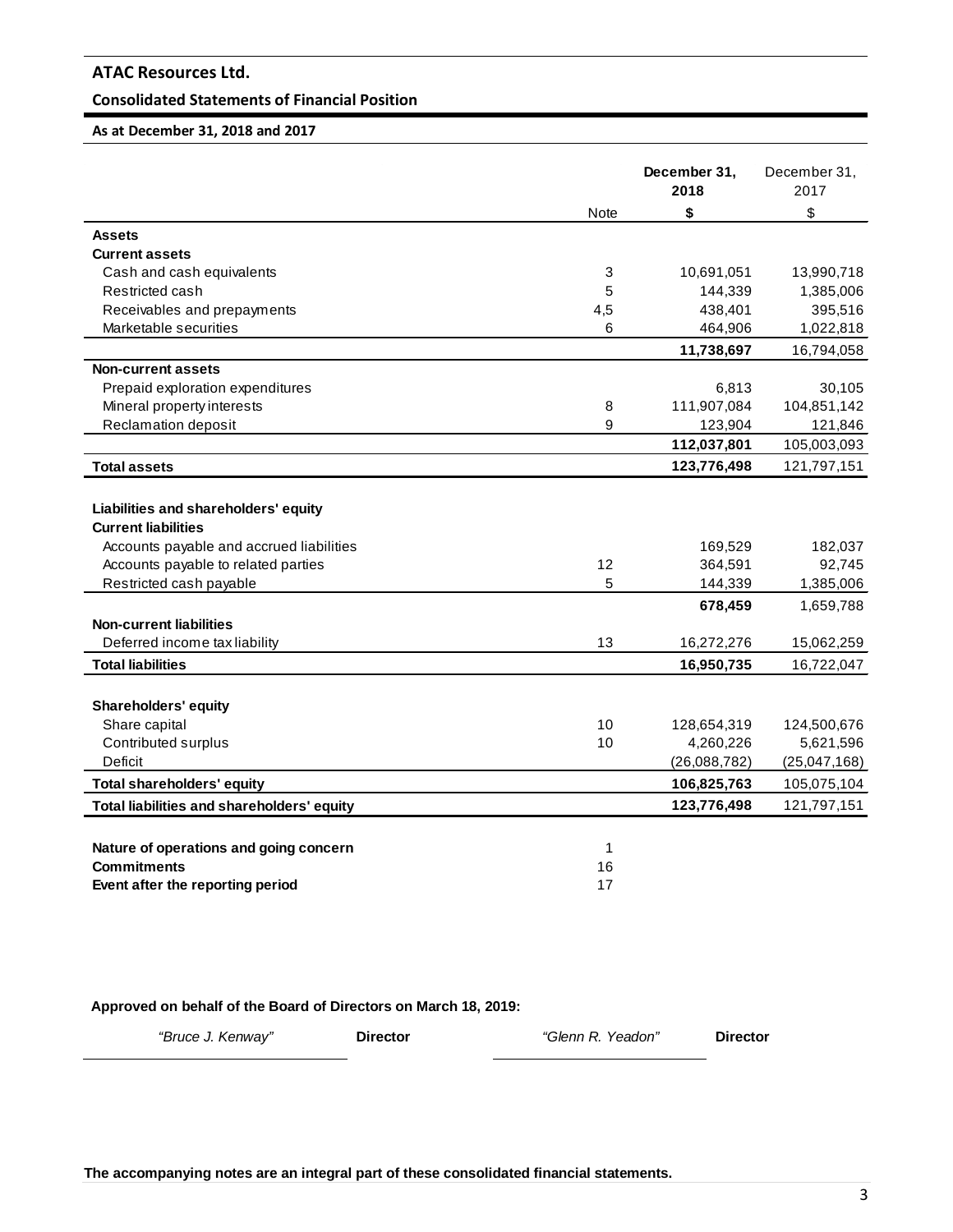# **Consolidated Statements of Changes in Shareholders' Equity**

**For the years ended December 31, 2018 and December 31, 2017**

|                                             | <b>Number</b><br>of shares<br># | <b>Share</b><br>capital<br>\$ | <b>Contributed</b><br>surplus<br>\$ | <b>Deficit</b><br>\$   | <b>Total</b><br>shareholders'<br>equity<br>\$ |
|---------------------------------------------|---------------------------------|-------------------------------|-------------------------------------|------------------------|-----------------------------------------------|
| January 1, 2017                             | 122,822,077                     | 116,011,508                   | 4,853,086                           | (20,664,196)           | 100,200,398                                   |
| Share-based payments                        |                                 |                               | 886,715                             |                        | 886,715                                       |
| Exercise of options                         | 355,000                         | 110,050                       |                                     |                        | 110,050                                       |
| Re-allocated on exercise of options         |                                 | 67,080                        | (67,080)                            |                        |                                               |
| Re-allocated on cancellation of options     |                                 |                               | (51, 125)                           | 51,125                 |                                               |
| Private placement shares issued             | 16,684,800                      | 8,342,400                     |                                     |                        | 8,342,400                                     |
| Share issue costs                           |                                 | (30, 362)                     |                                     |                        | (30, 362)                                     |
| Loss and comprehensive loss for the year    |                                 |                               |                                     | (4,434,097)            | (4,434,097)                                   |
| December 31, 2017                           | 139,861,877                     | 124,500,676                   |                                     | 5,621,596 (25,047,168) | 105,075,104                                   |
|                                             |                                 |                               |                                     |                        |                                               |
| January 1, 2018                             | 139,861,877                     | 124,500,676                   | 5,621,596                           | (25,047,168)           | 105,075,104                                   |
| Shares issued for mineral property interest | 60,000                          | 30,000                        |                                     |                        | 30,000                                        |
| Share-based payments                        |                                 |                               | 1,283,776                           |                        | 1,283,776                                     |
| Exercise of options                         | 50,000                          | 15,500                        |                                     |                        | 15,500                                        |
| Re-allocated on exercise of options         |                                 | 9,448                         | (9, 448)                            |                        |                                               |
| Re-allocated on cancellation of options     |                                 |                               | (2,697,198)                         | 2,697,198              |                                               |
| Private placement shares issued             | 7,556,700                       | 4,534,020                     |                                     |                        | 4,534,020                                     |
| Flow-through premium liability              |                                 | (151, 134)                    |                                     |                        | (151, 134)                                    |
| Share issue costs                           |                                 | (284, 191)                    | 61,500                              |                        | (222, 691)                                    |
| Loss and comprehensive loss for the year    |                                 |                               |                                     | (3,738,812)            | (3,738,812)                                   |
| December 31, 2018                           | 147,528,577                     | 128,654,319                   | 4,260,226                           | (26,088,782)           | 106,825,763                                   |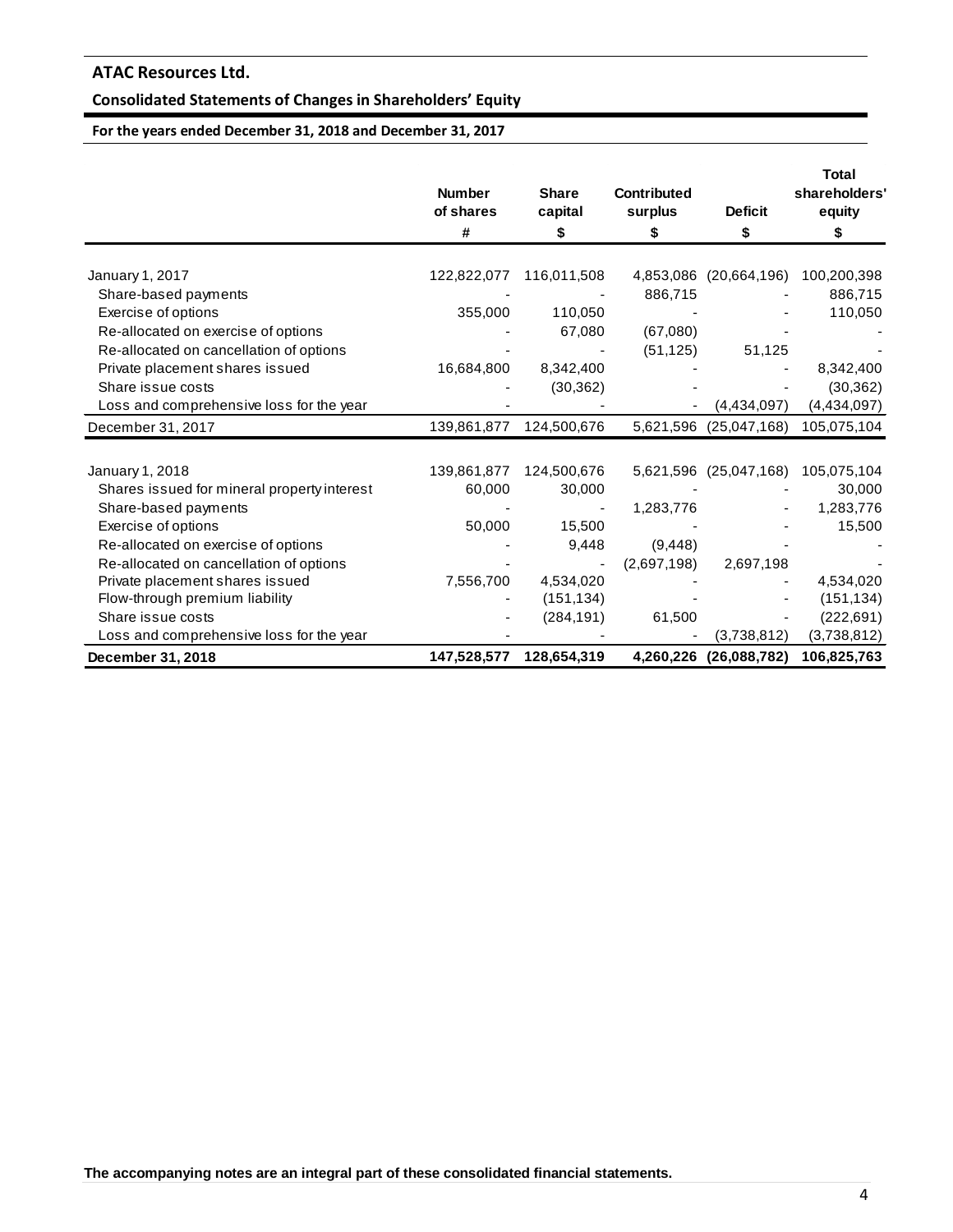# **Consolidated Statements of Loss and Comprehensive Loss**

| For the years ended December 31,                          |       |               |               |
|-----------------------------------------------------------|-------|---------------|---------------|
|                                                           |       | 2018          | 2017          |
|                                                           | Note  | \$            | \$            |
|                                                           |       |               |               |
| <b>Expenses</b>                                           |       |               |               |
| Consulting fees                                           | 12    | 54,000        | 51,000        |
| Flow-through taxes                                        | 16    | 4,027         | 1,073         |
| General administrative expenses                           |       | 57,839        | 78,212        |
| Insurance                                                 |       | 55,314        | 46,643        |
| Investor relations and shareholder information            |       | 236,384       | 222,864       |
| Management, administration and corporate development fees | 12    | 76,701        | 178,513       |
| Office rent                                               | 12    | 42,000        | 42,000        |
| <b>Professional fees</b>                                  | 12    | 144,805       | 189,304       |
| Property examination costs                                | 12    |               | 145           |
| Salaries and benefits                                     | 12    | 341,160       | 228,866       |
| Share-based payments                                      | 10,12 | 1,283,776     | 886,715       |
| Transfer agent and filing fees                            |       | 22,378        | 20,116        |
| Loss from operating expenses                              |       | (2,318,384)   | (1,945,451)   |
| Project management fees                                   | 5     | 100,000       | 100,000       |
| Interest income                                           |       | 178,732       | 167,026       |
| Loss on marketable securities                             | 6     | (557, 912)    | (436, 571)    |
| Loss for the year before income taxes                     |       | (2,597,564)   | (2, 114, 996) |
| Deferred income tax expense                               | 13    | (1, 141, 248) | (2,319,101)   |
| Loss and comprehensive loss for the year                  |       | (3,738,812)   | (4,434,097)   |
|                                                           |       |               |               |
| Loss per share                                            |       |               |               |
| Weighted average number of common shares outstanding      |       |               |               |
| - basic#                                                  | 11    | 144,483,230   | 133,950,616   |
| - diluted #                                               | 11    | 144,483,230   | 133,950,616   |
| Basic loss per share \$                                   | 11    | (0.03)        | (0.03)        |
| Diluted loss per share \$                                 | 11    | (0.03)        | (0.03)        |

**The accompanying notes are an integral part of these consolidated financial statements.**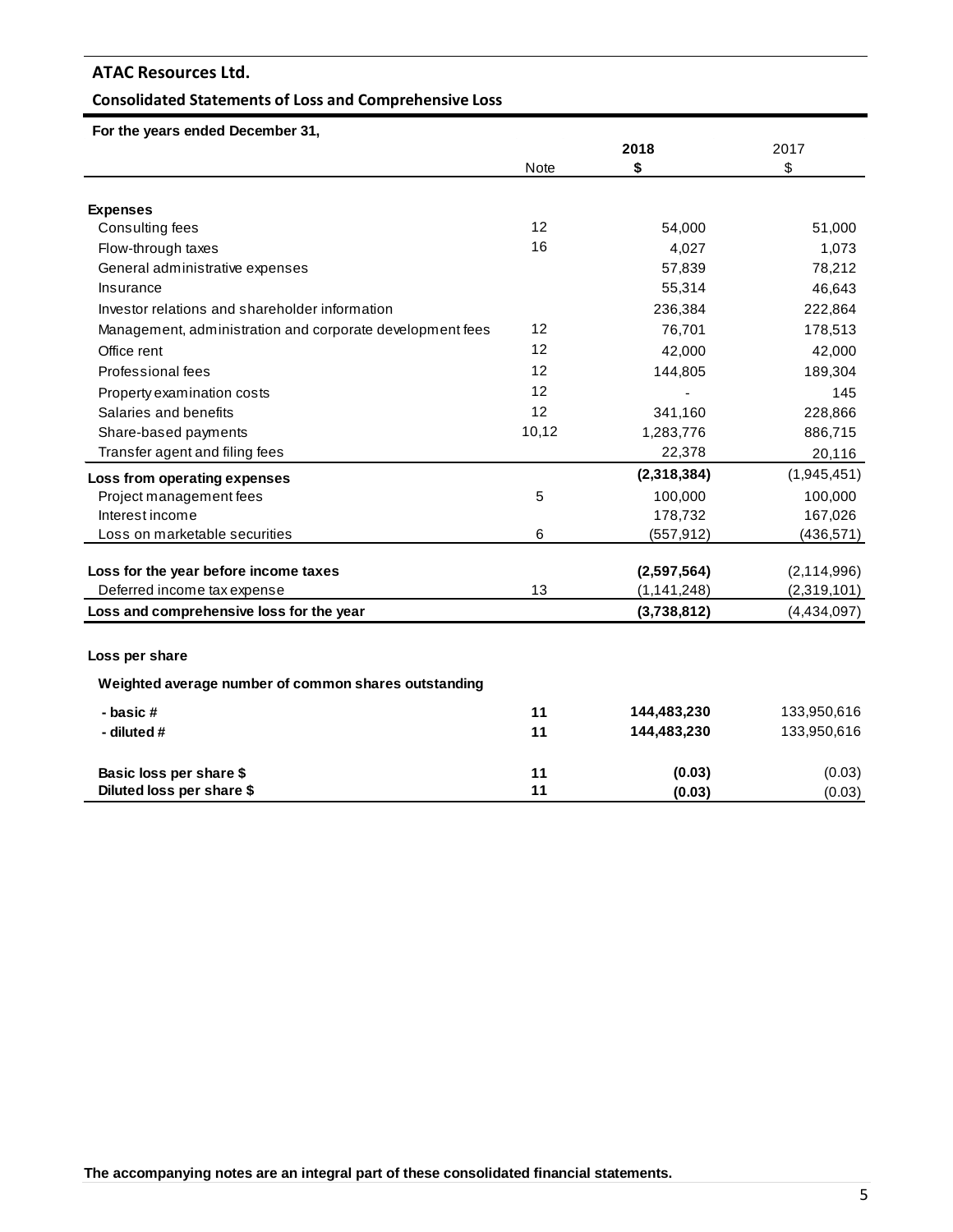**Consolidated Statements of Cash Flows**

| For the years ended December 31,                                                      |             |                           |                          |
|---------------------------------------------------------------------------------------|-------------|---------------------------|--------------------------|
|                                                                                       |             | 2018                      | 2017                     |
|                                                                                       | <b>Note</b> | \$                        | \$                       |
|                                                                                       |             |                           |                          |
| <b>Operating activities</b>                                                           |             |                           |                          |
| Loss and comprehensive loss for the year                                              |             | (3,738,812)               | (4,434,097)              |
| Adjustments for:                                                                      |             |                           |                          |
| Share-based payments                                                                  |             | 1,283,776                 | 886,715                  |
| Loss on marketable securities                                                         |             | 557,912                   | 436,571                  |
| Interest income                                                                       |             | (178, 732)                | (167, 026)               |
| Deferred income tax expense                                                           |             | 1,141,248                 | 2,319,101                |
| Net change in non-cash working capital items                                          | 14          | (201, 377)                | (276, 699)               |
|                                                                                       |             | (1, 135, 985)             | (1, 235, 435)            |
|                                                                                       |             |                           |                          |
| <b>Financing activities</b>                                                           |             |                           |                          |
| Issue of common shares for cash                                                       |             | 4,549,520                 | 8,452,450                |
| Share issue costs                                                                     |             | (305,056)                 | (41, 592)                |
| Receipt of Barrick exploration funds                                                  | 5           | 5,626,641                 | 4,955,552                |
| Use of Barrick exploration funds                                                      | 5           | (5,482,302)               | (3,570,546)              |
| To Barrick restricted cash                                                            | 5           | (144, 339)                | (1,385,006)              |
|                                                                                       |             | 4,244,464                 | 8,410,858                |
| <b>Investing activities</b>                                                           |             |                           |                          |
| Interest received                                                                     |             | 178,732                   | 167,026                  |
| Proceeds on disposal of marketable securities                                         |             |                           | 9,777                    |
| <b>Reclamation deposits</b>                                                           |             | (2,058)                   | (121, 846)               |
| Yukon mining exploration grant received                                               |             | 31,401                    | 6,144                    |
| Mineral property acquisition costs                                                    |             | (51,686)                  | (107, 556)               |
| Prepaid exploration expenditures                                                      |             | (7, 264)                  | (50, 113)                |
| Deferred exploration and evaluation expenditures                                      |             | (6, 557, 271)             | (7,716,551)              |
|                                                                                       |             |                           |                          |
|                                                                                       |             | (6,408,146)               | (7,813,119)              |
| Decrease in cash and cash equivalents<br>Cash and cash equivalents, beginning of year |             | (3,299,667)<br>13,990,718 | (637, 696)<br>14,628,414 |
|                                                                                       |             | 10,691,051                | 13,990,718               |
| Cash and cash equivalents, end of year                                                |             |                           |                          |

**Supplemental cash flow information** 14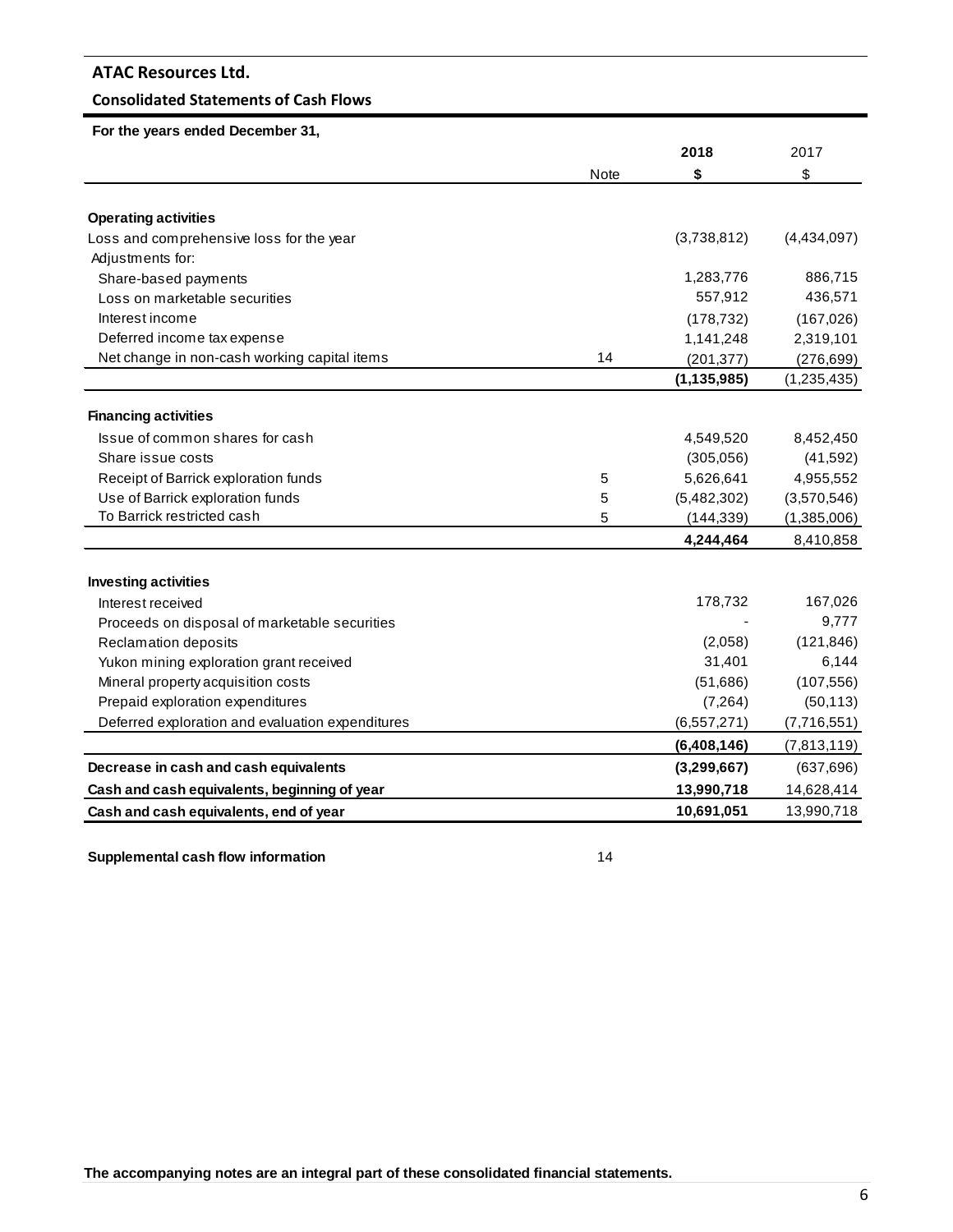### **Notes to the Consolidated Financial Statements**

### **For the years ended December 31, 2018 and December 31, 2017**

### **1. Nature of operations and going concern**

ATAC Resources Ltd. (the "Company" or "ATAC") was incorporated under the laws of the Province of British Columbia, Canada. The Company's head office is located at 1016 - 510 West Hastings Street, Vancouver, British Columbia, Canada, V6B 1L8. Its records office is located at 1710 - 1177 West Hastings Street, Vancouver, British Columbia, Canada, V6E 2L3. Its main business activity is the acquisition, exploration and evaluation of mineral property interests located in Canada. These consolidated financial statements ("financial statements") of the Company as at December 31, 2018 and December 31, 2017 and for the years ended December 31, 2018 and 2017 comprise the Company and its subsidiaries. Its common shares trade on the TSX Venture Exchange ("TSX-V").

The Company is in the process of exploring its mineral property interests and has not yet determined whether they contain mineral reserves that are economically recoverable. The Company's continuing operations and the underlying value and recoverability of the amounts shown for mineral property interests are entirely dependent upon the existence of economically recoverable mineral reserves, the ability of the Company to obtain the necessary financing to complete the exploration and development of the mineral property interests, obtaining the necessary permits to mine, and on future profitable production or proceeds from the disposition of the mineral property interests.

These financial statements are prepared on the basis that the Company will continue as a going concern, which assumes that the Company will be able to continue in operation for the foreseeable future and will be able to realize its assets and discharge its liabilities and commitments in the normal course of operations. As an exploration stage company, the Company does not have revenues and historically has recurring operating losses. As at December 31, 2018, the Company had working capital of \$11,060,238 (December 31, 2017 - \$15,134,270) and shareholders' equity of \$106,825,763 (December 31, 2017 - \$105,075,104). Management has assessed that this working capital is sufficient for the Company to continue as a going concern beyond one year. If the going concern assumption were not appropriate for these financial statements, it could be necessary to restate the Company's assets and liabilities on a liquidation basis.

### **2. Significant accounting policies**

### **(a) Basis of presentation**

These financial statements have been prepared in accordance with International Financial Reporting Standards and Interpretations (collectively, "IFRS"), as issued by the International Accounting Standards Board ("IASB") and the International Financial Reporting Interpretations Committee ("IFRIC").

These financial statements have been prepared on an historical cost basis, except for financial instruments which are classified as fair value through profit or loss ("FVTPL"). In addition, these financial statements have been prepared using the accrual basis of accounting, except for cash flow information.

The accounting policies set out below have been applied consistently by the Company and its subsidiaries.

All amounts on the financial statements are presented in Canadian dollars which is the functional currency of the Company and its subsidiaries.

### **(b) Principles of consolidation**

These financial statements include the financial statements of the Company and its subsidiaries.

Subsidiaries are entities controlled by the Company, and are included in the consolidated financial statements from the date that control commences until the date that control ceases. The accounting policies of subsidiaries are changed where necessary to align them with the policies adopted by the Company.

See note 7 for details of subsidiary information.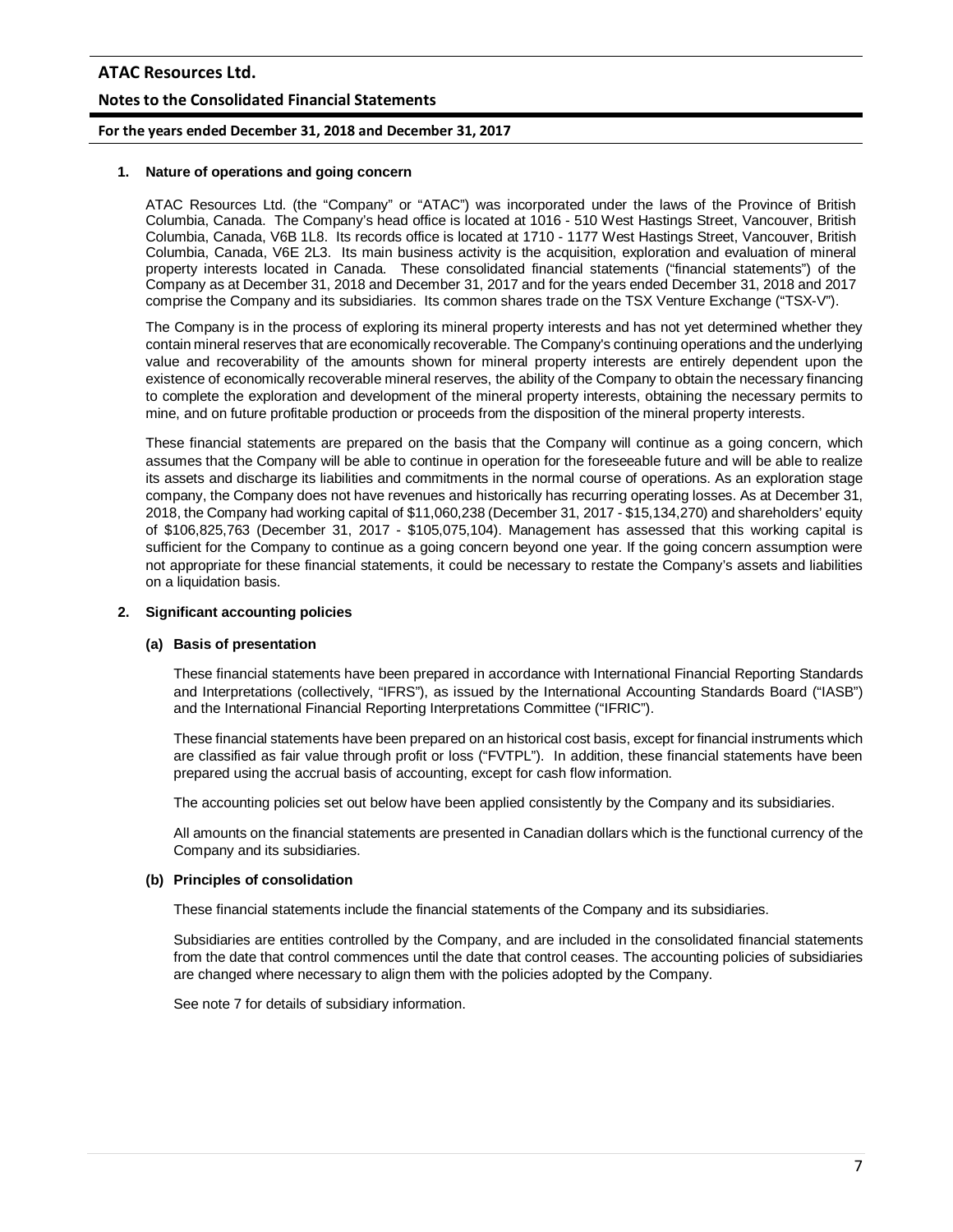### **Notes to the Consolidated Financial Statements**

### **For the years ended December 31, 2018 and December 31, 2017**

### **2. Significant accounting policies** (continued)

### **(b) Principles of consolidation** (continued)

Associates are those entities in which the Company has significant influence, but not control over the financial and operating policies. Significant influence is presumed to exist when the Company holds between 20 and 50 percent of the voting power of another entity. Investments in associates are accounted for using the equity method (equity accounted investees) and are recognized initially at cost. When applicable, the financial statements include the Company's share of the income and expenses and equity movements of equity accounted investees, after adjustments to align the accounting policies with those of the Company from the date that significant influence or joint control commences, until the date that significant influence or joint control ceases. When the Company's share of losses exceeds its interest in an equity accounted investee, the carrying amount of that interest, including any long-term investments, is reduced to nil, and the recognition of further losses is discontinued, except to the extent that the Company has an obligation, or has made payments on behalf of the investee. The Company has no associates requiring equity accounting.

A jointly controlled operation is a joint venture carried on by each venturer using its own assets in pursuit of the joint operations. When applicable, the financial statements include the assets that the Company controls and the liabilities that it incurs in the course of pursuing the joint operation and its share of any revenues and expenses from the joint operation.

Inter-company balances and transactions, and any unrealized income and expenses arising from inter-company transactions, are eliminated in preparing the financial statements. Unrealized gains arising from transactions with equity accounted investees are eliminated against the investment, to the extent of the Company's interest in the investee. Unrealized losses are eliminated in the same way as unrealized gains, but only to the extent that there is no evidence of impairment.

### **(c) New accounting policy**

The Company has adopted new accounting standard *IFRS 9 - Financial Instruments*, effective for annual periods beginning on or after January 1, 2018. The adoption of IFRS 9 did not result in any changes to the classification, measurement or carrying amounts of the Company's existing financial instruments on transition date.

The new standard brings together the classification and measurement, impairment and hedge accounting phases of the IASB's project to replace *IAS 39 - Financial instruments: recognition and measurement*. The standard retains but simplifies the mixed measurement model and establishes two primary measurement categories for financial assets: amortized cost and fair value.

The Company continues to classify and measure its financial instruments at fair value through profit or loss with changes in fair value recognized in profit or loss as they arise ("FVTPL") unless restrictive criteria regarding the objective and contractual cash flows of the instrument are met for classifying and measuring at either amortized cost or fair value through other comprehensive income.

Cash and cash equivalents, restricted cash, marketable securities and trade receivables continue to be recorded at FVTPL and other receivables and loans, initially at FVTPL, are subsequently recorded at amortized cost using the effective interest rate method. Trade and other payables are classified and measured as other financial liabilities, initially at FVTPL, and subsequently at amortized cost using the effective interest rate method.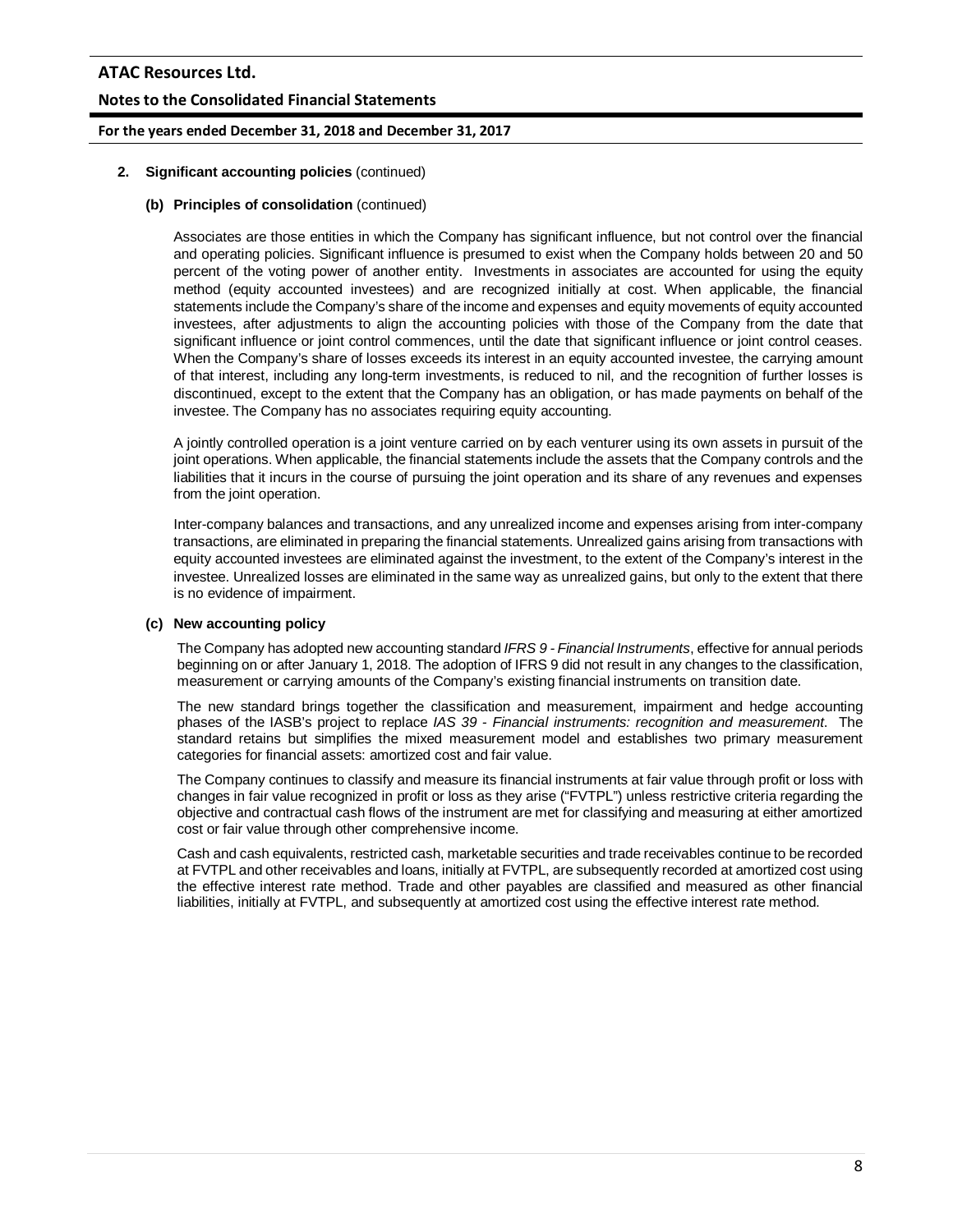### **Notes to the Consolidated Financial Statements**

### **For the years ended December 31, 2018 and December 31, 2017**

#### **2. Significant accounting policies** (continued)

### **(d) Financial instruments**

The Company classifies its financial instruments in the following categories: as FVTPL, financial assets at amortized cost and other financial liabilities. The classification depends on the purpose for which the financial assets or liabilities were acquired. Management determines the classification of financial assets and liabilities at initial recognition.

(i) Non-derivative financial assets and liabilities

### **Recognition**

The Company recognizes financial assets and financial liabilities on the date the Company becomes a party to the contractual provisions of the instruments.

### **Classification**

The Company classifies its financial assets and financial liabilities using the following measurement categories:

- (a) Those to be measured subsequently at fair value (either through other comprehensive income (loss) or through profit or loss); and
- (b) Those to be measured at amortized cost.

The classification of financial assets depends on the business model for managing the financial assets and the contractual terms of the cash flows. Financial liabilities are classified as those to be measured at amortized cost unless they are designated as those to be measured subsequently at fair value through profit or loss (an irrevocable election at the time of recognition). For assets and liabilities measured at fair value, gains and losses are either recorded in profit or loss or other comprehensive income (loss).

The Company reclassifies financial assets when and only when its business model for managing those assets changes. Financial liabilities are not reclassified.

The Company's marketable securities are classified as FVTPL. Marketable securities held in companies with an active market are classified as current assets at fair value. Marketable securities held in nonpublic companies without an active market are classified as non-current assets and are valued at fair value. In situations where fair value is indeterminable or impracticable to determine, the shares are recorded at cost. This may occur when non-public company shares are received as payment for mineral property interests. In such situations cost is determined by reference to the issue price of similar shares issued by the non-public entity for cash, at or near the time of issue of the investment shares, and in similar volumes. When, at future measurement dates fair value is still indeterminable, or impracticable, cost is used as the measure of fair value. When there is evidence of impairment the shares are writtendown to expected realizable value.

Cash and cash equivalents, restricted cash and reclamation deposit are classified as FVTPL and are accounted for at fair value. Restricted cash is held on behalf of others and may only be expended as directed by the contributor and is repayable on demand. Cash equivalents include highly liquid investments with original maturities of three months or less, and which are subject to an insignificant risk of change in value. Cash equivalents are held for the purpose of meeting short-term cash commitments rather than for investment or other purposes.

Trade receivables are classified as financial assets at amortized cost.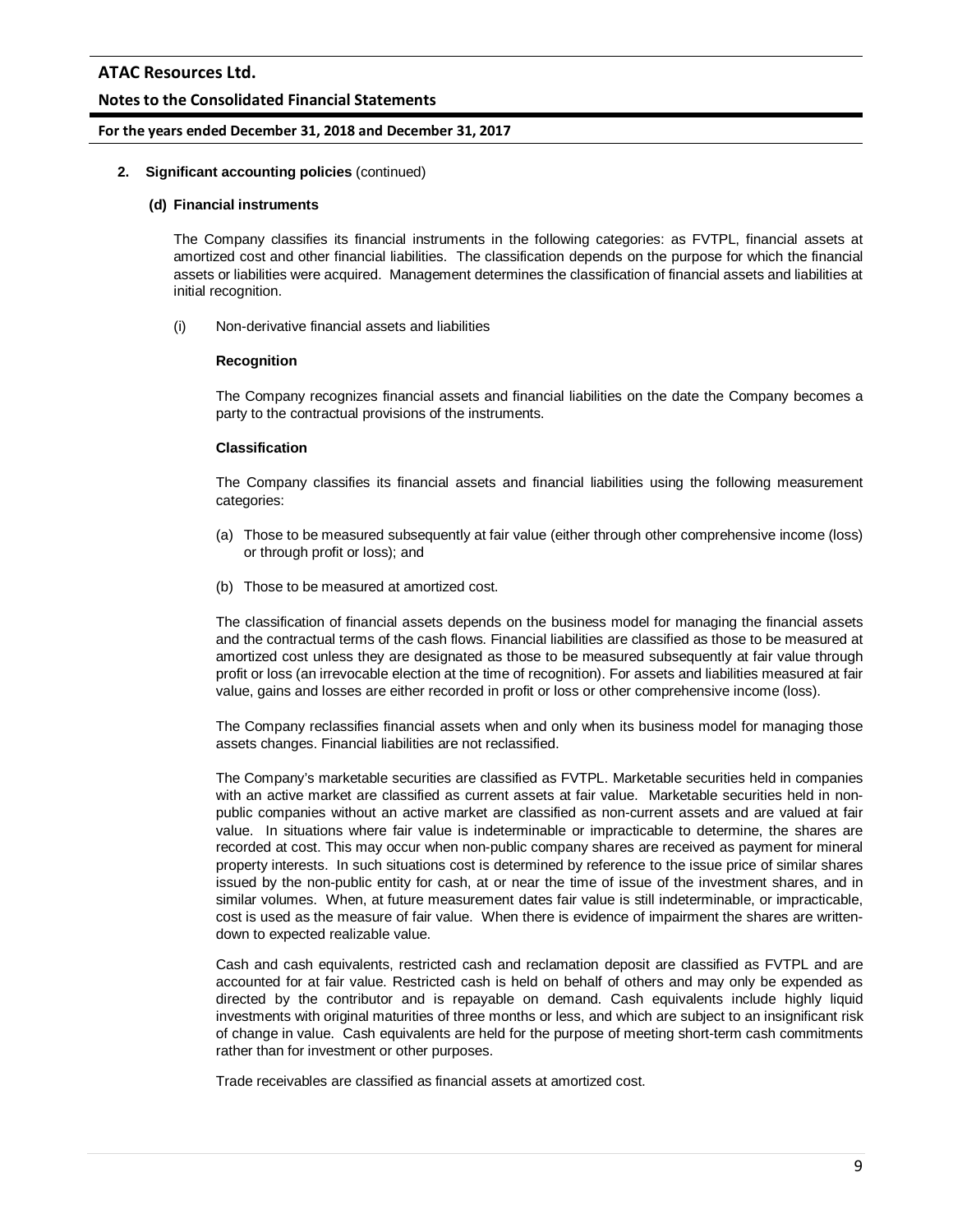### **Notes to the Consolidated Financial Statements**

### **For the years ended December 31, 2018 and December 31, 2017**

### **2. Significant accounting policies** (continued)

### **(d) Financial instruments** (continued)

(ii) Derivative financial assets

Warrants are classified as derivative financial assets and are recorded at FVTPL. Warrants without an active market that are received as attachments to common share units are initially recorded at nominal amounts. At the time of purchase the total unit cost is allocated in full to each common share. Subsequent value is determined at measurement date using a valuation technique, such as the Black-Scholes option pricing model, or when the valuation technique input variables are not reliable, using the intrinsic value, which is equal to the higher of the market value of the underlying security, less the exercise price of the warrant, or zero.

(iii) Other financial liabilities

The Company has the following other financial liabilities: accounts payable and accrued liabilities, restricted cash payable and due to related parties.

Such financial liabilities are recognized initially at fair value plus any directly attributable transaction costs. Subsequent to initial recognition these financial liabilities are measured at amortized cost using the effective interest method. Interest expense is recorded to profit or loss.

### **(e) Mineral property interests**

The acquisition costs of mineral property interests and any subsequent exploration and evaluation costs are capitalized until the property to which they relate is placed into production, sold, allowed to lapse or abandoned. Exploration and evaluation costs incurred prior to obtaining ownership, or the right to explore a property, are expensed as incurred as property examination costs. Mineral property interests that have close proximity and have the possibility of being developed as a single mine are grouped as projects and are considered separate cash generating units ("CGU") for the purpose of determining future mineral reserves and impairments.

The acquisition costs include the cash consideration paid and the fair value of any shares issued for mineral property interests being acquired or optioned pursuant to the terms of relevant agreements.

Proceeds received from a partial sale or option of any interest in a property are credited against the carrying value of the property. When the proceeds exceed the carrying costs the excess is recorded in profit or loss in the year the excess is received. When all of the interest in a property is sold, subject only to any retained royalty interests which may exist, the accumulated property costs are written-off, with any gain or loss included in profit or loss in the year the transaction takes place. No initial value is assigned to any retained royalty interest. The royalty interest is subsequently assessed for value by reference to developments on the underlying mineral property.

Management reviews its mineral property interests at each reporting period for signs of impairment and annually after each exploration season to consider if there is impairment in value taking into consideration current year exploration results and management's assessment of the future probability of profitable operations from the property, or likely gains from the disposition or option of the property. If a property is abandoned or inactive for a prolonged period, or considered to have no future economic potential, the acquisition and deferred exploration and evaluation costs are written-off to profit or loss.

Should a project be put into production, the costs of acquisition, exploration and evaluation will be amortized over the life of the project based on estimated economic reserves. If the carrying value of a project exceeds estimated reserves, an impairment provision is recorded.

When entitled, the Company records refundable mineral exploration tax credits or incentive grants on an accrual basis and as a reduction of the carrying value of the mineral property interest. When the Company is entitled to non-refundable exploration tax credits, and it is probable that they can be used to reduce future taxable income, a deferred income tax benefit is recognized.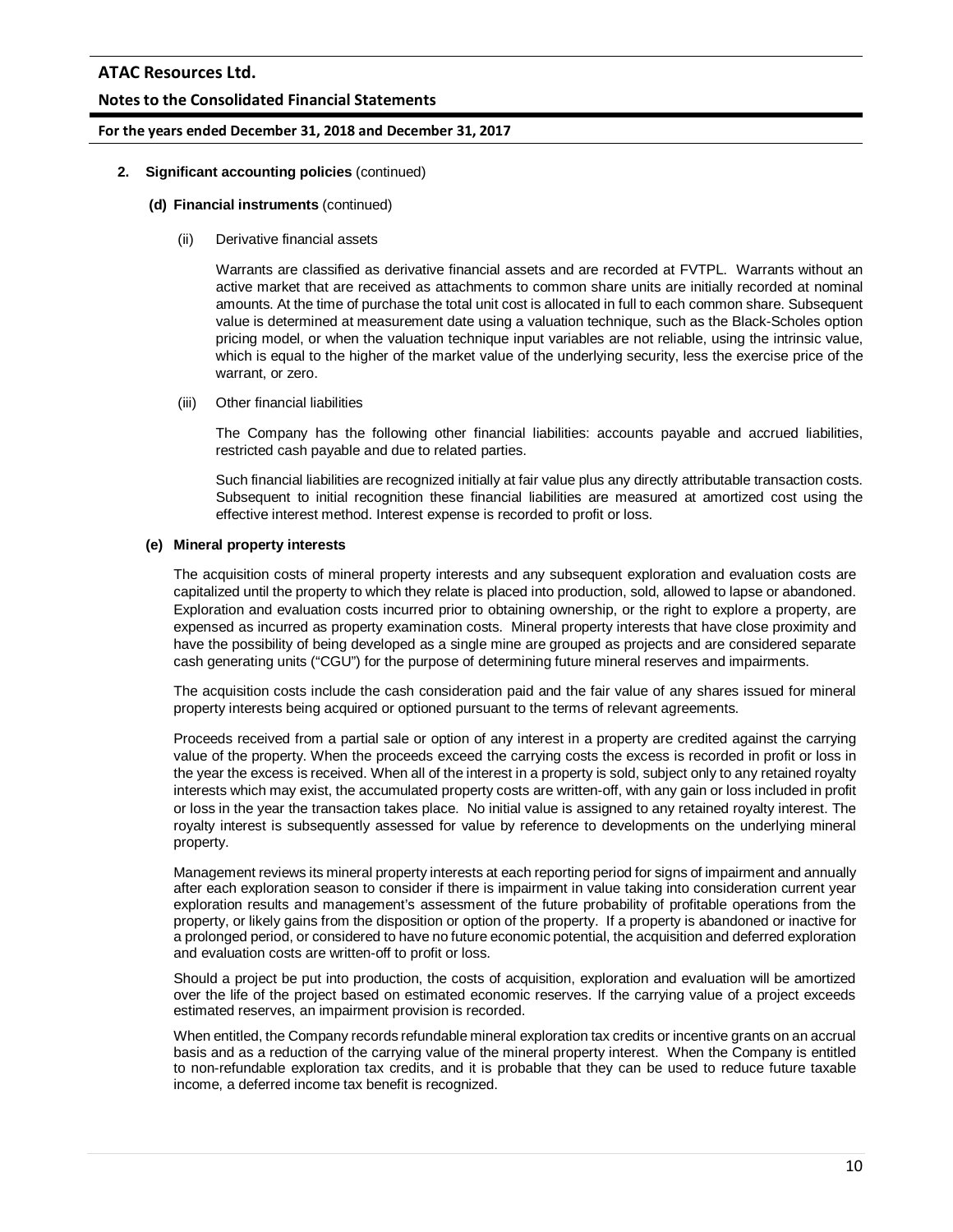### **Notes to the Consolidated Financial Statements**

### **For the years ended December 31, 2018 and December 31, 2017**

### **2. Significant accounting policies** (continued)

### **(f) Impairment**

### (i) Financial assets

The Company assesses all information available, including on a forward-looking basis, the expected credit losses associated with its assets carried at amortized cost. The impairment methodology applied depends on whether there has been a significant increase in credit risk. To assess whether there is a significant increase in credit risk, the Company compares the risk of a default occurring on the asset as the reporting date, with the risk of default as at the date of initial recognition, based on all information available, and reasonable and supportive forward-looking information.

(ii) Non-financial assets

Non-financial assets are reviewed quarterly by management for indicators that carrying value is impaired and may not be recoverable. When indicators of impairment are present the recoverable amount of an asset is evaluated at the CGU level, which is the smallest identifiable group of assets that generates cash inflows that are largely independent of the cash inflows from other assets or groups of assets. The recoverable amount of a CGU is the greater of the CGU's fair value less costs to sell and its value in use. An impairment loss is recognized in profit or loss to the extent that the carrying amount exceeds the recoverable amount. The Company's mineral property interest impairment policy is more specifically discussed in note 2(e) above.

### **(g) Share capital**

Common shares are classified as equity. Transaction costs directly attributable to the issue of common shares and share options are recognized as a deduction from equity, net of any tax effects. Common shares issued for consideration other than cash, are valued based on their market value at the date the shares are issued.

When share capital recognized as equity is repurchased, the amount of the consideration paid, which includes directly attributable costs, net of any tax effects, is recognized as a deduction from equity. Share capital is reduced by the average per-common-share carrying amount, with the difference between this amount and the consideration paid, added to or deducted from contributed surplus.

The Company has adopted a residual value method with respect to the measurement of shares and warrants issued as private placement units. The residual value method first allocates value to the more easily measurable component based on fair value and then the residual value, if any, to the less easily measurable component. The Company considers the fair value of common shares issued in a unit private placement to be the more easily measurable component. The balance, if any, is allocated to the attached warrants. Any fair value attributed to the warrants is recorded as contributed surplus.

#### **(h) Flow-through share private placements**

As an incentive to complete private placements the Company may issue common shares, which by agreement are designated as flow-through shares. Such agreements require the Company to spend the funds from these placements on qualified exploration expenditures and renounce the expenditures and income tax benefits to the flow-through shareholders, resulting in no exploration deductions for tax purposes to the Company.

The shares are usually issued at a premium to the trading value of the Company's common shares. The premium is a reflection of the value of the income tax benefits that the Company must pass on to the flow-through shareholders. On issue, share capital is increased only by the non-flow-through share equivalent value. Any premium is recorded as a flow-through share premium liability.

The deferred income tax liability and reversal of the flow-through share premium liability are recorded on a pro-rata basis as the required exploration expenditures are completed.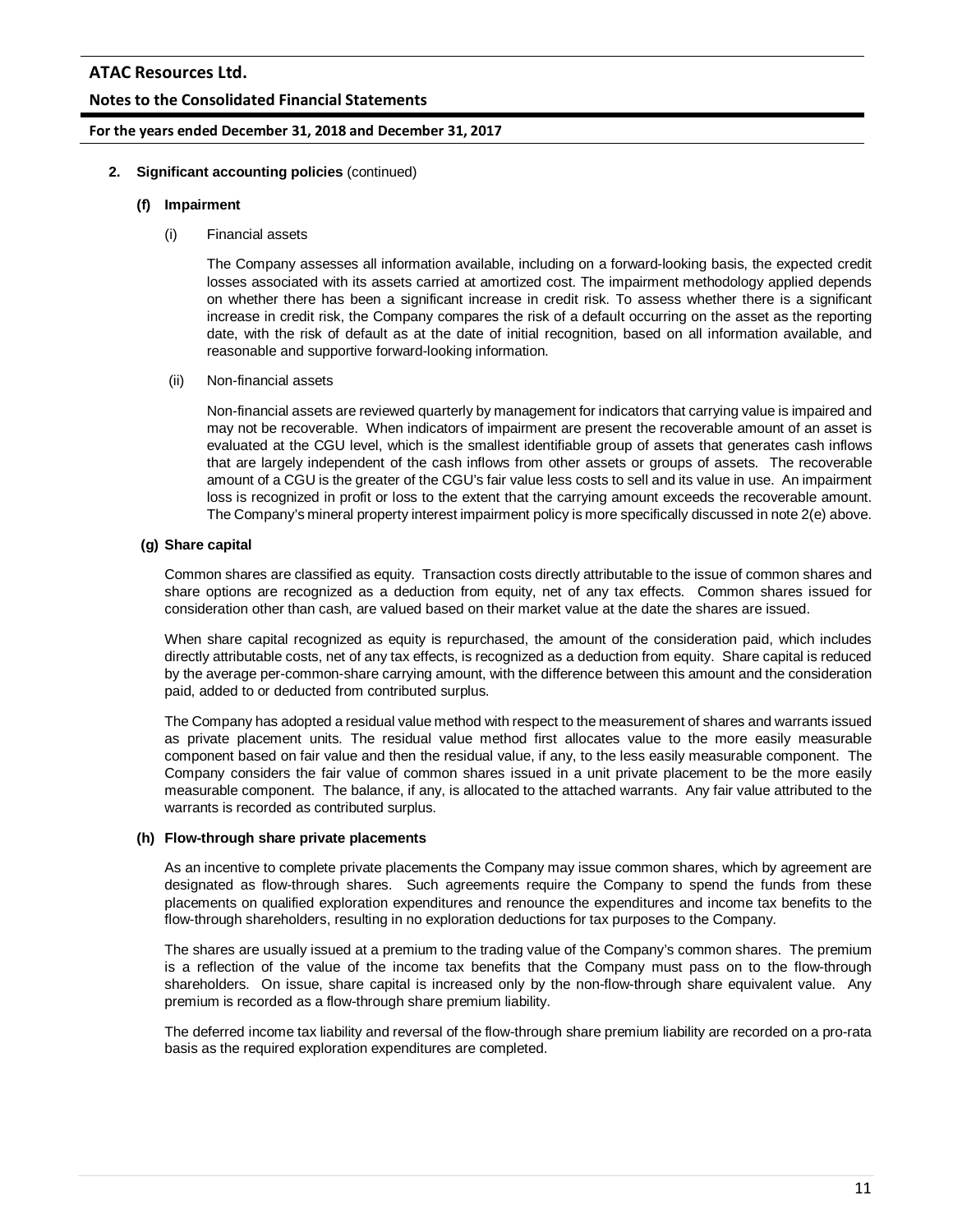### **Notes to the Consolidated Financial Statements**

### **For the years ended December 31, 2018 and December 31, 2017**

### **2. Significant accounting policies** (continued)

### **(i) Share-based payment transactions**

The Company has a stock option plan that provides for the granting of options to Officers, Directors, related company employees and consultants to acquire shares of the Company. The fair value of the options is measured on grant date and is recognized as an expense with a corresponding increase in contributed surplus as the options vest.

Options granted to employees and others providing similar services are measured at grant date at the fair value of the instruments issued. Fair value is determined using the Black-Scholes option pricing model taking into account the terms and conditions upon which the options were granted. The amount recognized as an expense is adjusted to reflect the actual number of share options that are expected to vest. Each tranche in an award with graded vesting is considered a separate grant with a different vesting date and fair value. Each grant is accounted for on that basis.

Options granted to non-employees are measured at the fair value of the goods or services received, unless that fair value cannot be estimated reliably, in which case the fair value of the equity instruments issued is used. The value of the goods or services is recorded at the earlier of the vesting date, or the date the goods or services are received.

Over the vesting period, share-based payments are recorded as an operating expense and as contributed surplus. When options are exercised the consideration received is recorded as share capital and the related share-based payments originally recorded as contributed surplus are transferred to share capital. When an option is cancelled or expires, the initial recorded value is reversed from contributed surplus and credited to deficit.

### **(j) Environmental rehabilitation**

An obligation to incur restoration, rehabilitation and environmental costs arises when environmental disturbance is caused by the exploration, development or ongoing production of a mineral property interest. The estimated costs arising from the decommissioning of plant and other site preparation work, discounted to their net present value, are determined, and capitalized at the start of each project to the carrying amount of the asset, as soon as the obligation to incur such costs arises. Discount rates, using a pre-tax rate that reflects the time value of money, are used to calculate the net present value. These costs are charged against profit or loss over the economic life of the related asset, through amortization using either the unit-of-production or the straight-line method. The related liability is adjusted at each reporting date for the unwinding of the discount rate, for changes to the current marketbased discount rate, and for changes to the amount or timing of the underlying cash flows needed to settle the obligation. Costs for restoration of subsequent site damage which is created on an ongoing basis during production are provided for at their net present values and charged to profit or loss as extraction progresses.

The Company has no known restoration, rehabilitation or environmental costs, of any significance, related to its mineral property interests.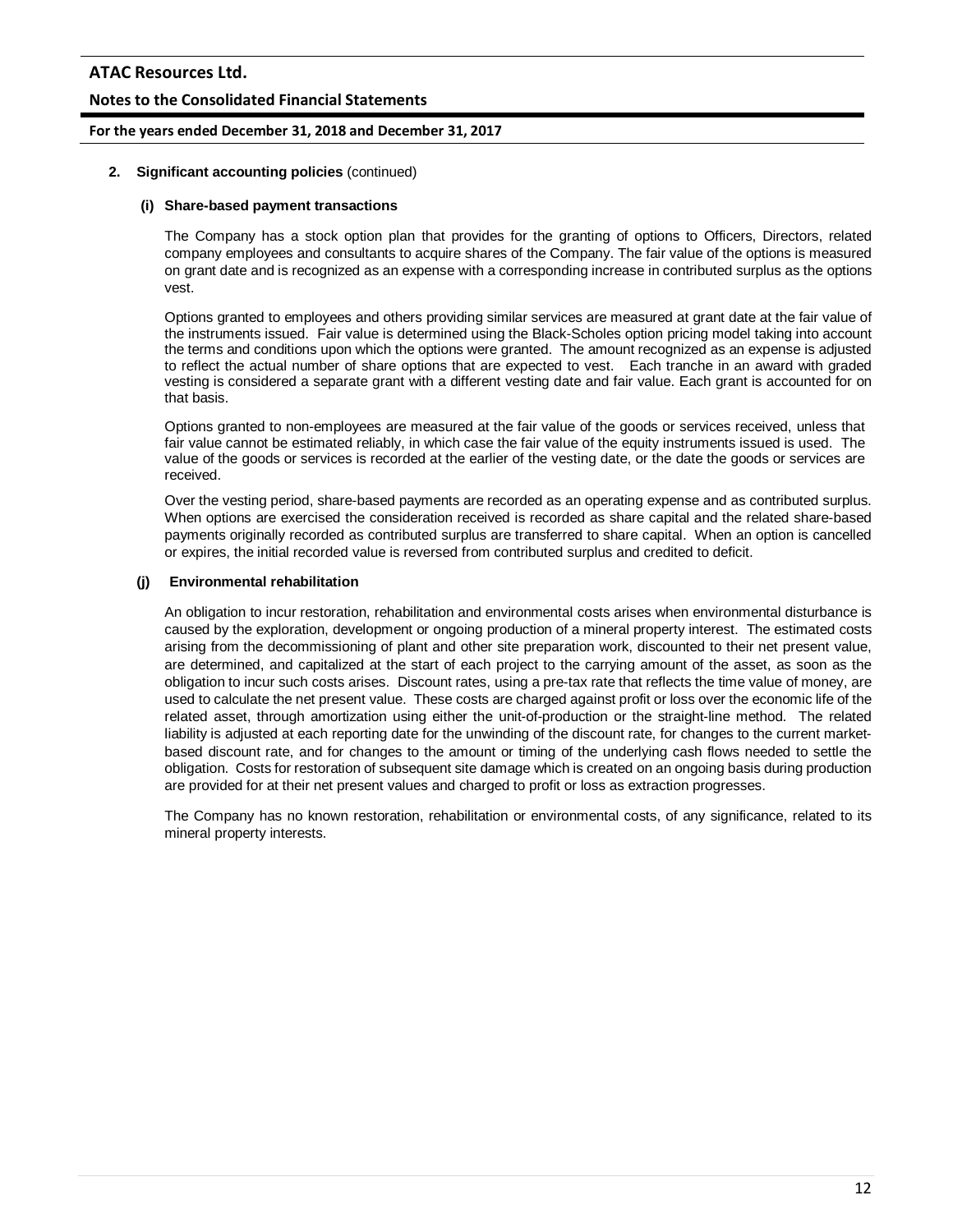### **Notes to the Consolidated Financial Statements**

### **For the years ended December 31, 2018 and December 31, 2017**

### **2. Significant accounting policies** (continued)

### **(k) Income taxes**

Income tax expense is comprised of current and deferred income taxes. Current income tax and deferred income tax are recognized in profit or loss, except to the extent that they relate to items recognized directly in equity or equity investments.

Current income tax is the expected tax payable or receivable on the taxable income or loss for the year, using tax rates enacted or substantively enacted at the reporting date, and any adjustment to tax payable in respect of previous years.

Deferred income tax is recognized in respect of temporary differences between the carrying amounts of assets and liabilities for financial reporting purposes and the amounts used for taxation purposes. Deferred income tax is measured at the tax rates that are expected to be applied to temporary differences when they reverse, based on the laws that have been enacted or substantively enacted by the reporting date. Deferred income tax assets and liabilities are offset if there is a legally enforceable right to offset current income tax liabilities and assets, and they relate to income taxes levied by the same tax authority for the same taxable entity. A deferred income tax asset is recognized for unused tax losses, tax credits and deductible temporary differences, to the extent that it is probable that future taxable income will be available against which they can be utilized. Deferred income tax assets are reviewed at each reporting date and are reduced to the extent that it is no longer probable that the related income tax benefit will be realized.

### **(l) Earnings (loss) per share**

The Company presents basic and diluted earnings (loss) per share ("EPS") data for its common shares. Basic EPS is calculated by dividing the profit or loss attributable to common shareholders of the Company by the weighted average number of common shares outstanding during the year, adjusted for own shares held. Diluted EPS is determined by dividing the profit or loss attributable to common shareholders by the weighted average number of common shares outstanding, adjusted for own shares held and for the effects of all potential dilutive common shares related to outstanding stock options and warrants issued by the Company for the years presented, except if their inclusion proves to be anti-dilutive.

### **(m) Use of estimates and critical judgments**

The preparation of financial statements requires management to make estimates and judgments that affect the reported amounts of assets and liabilities and disclosure of contingent assets and liabilities at the date of the financial statements, and the reported amounts of revenues and expenses during the year. Actual results could differ from those estimates and judgments. Those areas requiring the use of management estimates and judgments include:

### **Estimates**

- (i) Option or sale agreements, under which the Company may receive shares as payment, require the Company to determine the fair value of the shares and/or warrants received. Many factors can enter into this determination, including, if public shares, the number of shares received, the trading value of the shares, and volume of shares, and if non-public shares, the underlying asset value of the shares, or value of the claims under option or sale. This determination is subjective and does not necessarily provide a reliable single measure of the fair value of the shares received.
- (ii) Recorded costs of flow-through share premium liabilities reflect the premium received by the Company on the issue of flow-through shares. The premium is subject to measurement uncertainly and requires the Company to assess the value of non-flow through shares. This determination is subjective and does not necessarily provide a reliable single measure of the fair value of the premium liability.
- (iii) The determination of the fair value of stock options or warrants using stock pricing models requires the input of highly subjective variables, including expected price volatility. Wide fluctuations in the variables could materially affect the fair value estimate; therefore, the existing models do not necessarily provide a reliable single measure of the fair value of the Company's stock options and warrants.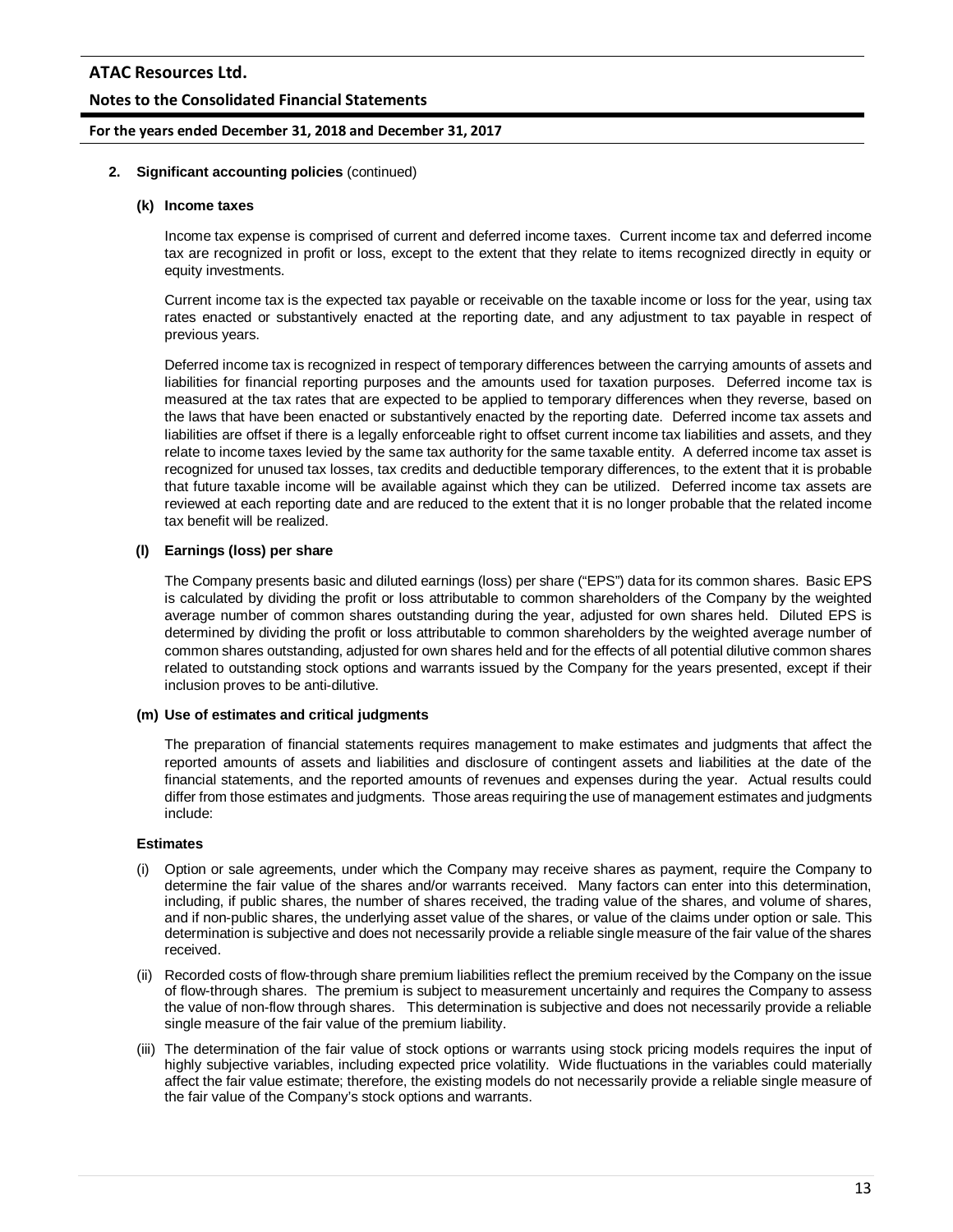### **Notes to the Consolidated Financial Statements**

### **For the years ended December 31, 2018 and December 31, 2017**

**2. Significant accounting policies** (continued)

### **(m) Use of estimates and critical judgments** (continued)

### **Judgments**

- (i) Recorded costs of mineral property interests and deferred exploration and evaluation costs are not intended to reflect present or future values of these properties. The recorded costs are subject to measurement uncertainty and it is reasonably possible, based on existing knowledge, that change in future conditions could require a material change in the recognized amount. Management is required, at each reporting date, to review its mineral property interests for signs of impairment. This is a highly subjective process taking into consideration exploration results, metal prices, economics, financing prospects and sale or option prospects. Management makes these judgments based on information available, but there is no certainty that a property is or is not impaired. Although the Company has taken steps to verify title to mineral properties in which it has an interest, these procedures do not guarantee the Company's title. Such properties may be subject to prior agreements or transfers and title may be affected by undetected defects.
- (ii) Expenditures on properties made on behalf of a farmee subject to a farm-in agreement are not considered to be those of the Company. Funding advanced to the Company by the farmee and payments made by the Company on its behalf are considered cash flows by the Company.
- (iii) The determination of deferred income tax assets or liabilities requires subjective assumptions regarding future income tax rates and the likelihood of utilizing tax carry-forwards. Changes in these assumptions could materially affect the recorded amounts, and therefore do not necessarily provide certainty as to their recorded values.

### **(n) Standards issued but not yet effective**

Certain pronouncements have been issued by the IASB or IFRIC that are effective for accounting periods beginning on or after January 1, 2019. Many of these updates are not applicable or consequential to the Company and have been excluded from the discussion below.

*Effective for annual periods beginning on or after January 1, 2019*

• New standard IFRS 16 - *Leases*

IFRS 16, Leases ("IFRS 16") was issued by the IASB on January 13, 2016, and will replace IAS 17, Leases. It is effective for annual periods beginning on or after January 1, 2019, with earlier application permitted. IFRS 16 eliminates the current dual accounting model for lessees, which distinguishes between on-balance sheet finance leases and off-balance sheet operating leases. Instead, IFRS 16 requires a single, onbalance sheet accounting model that is similar to current finance lease accounting. Leases become an onbalance sheet liability that attract interest, together with a new asset.

The Company does not have any leases and has initially assessed that there will be no material reporting changes as a result of adopting the new standard.

• New Interpretation IFRIC 23 - *Uncertainty over Income Tax Treatments*

On June 7, 2017, the IASB issued IFRIC Interpretation 23 - *Uncertainty over Income Tax Treatments*. The Interpretation provides guidance on the accounting for current and deferred tax liabilities and assets in circumstances in which there is uncertainty over income tax treatments. The Interpretation is applicable for annual periods beginning on or after January 1, 2019. The Company does not expect the adoption of this new standard to have a material impact on its consolidated financial statements.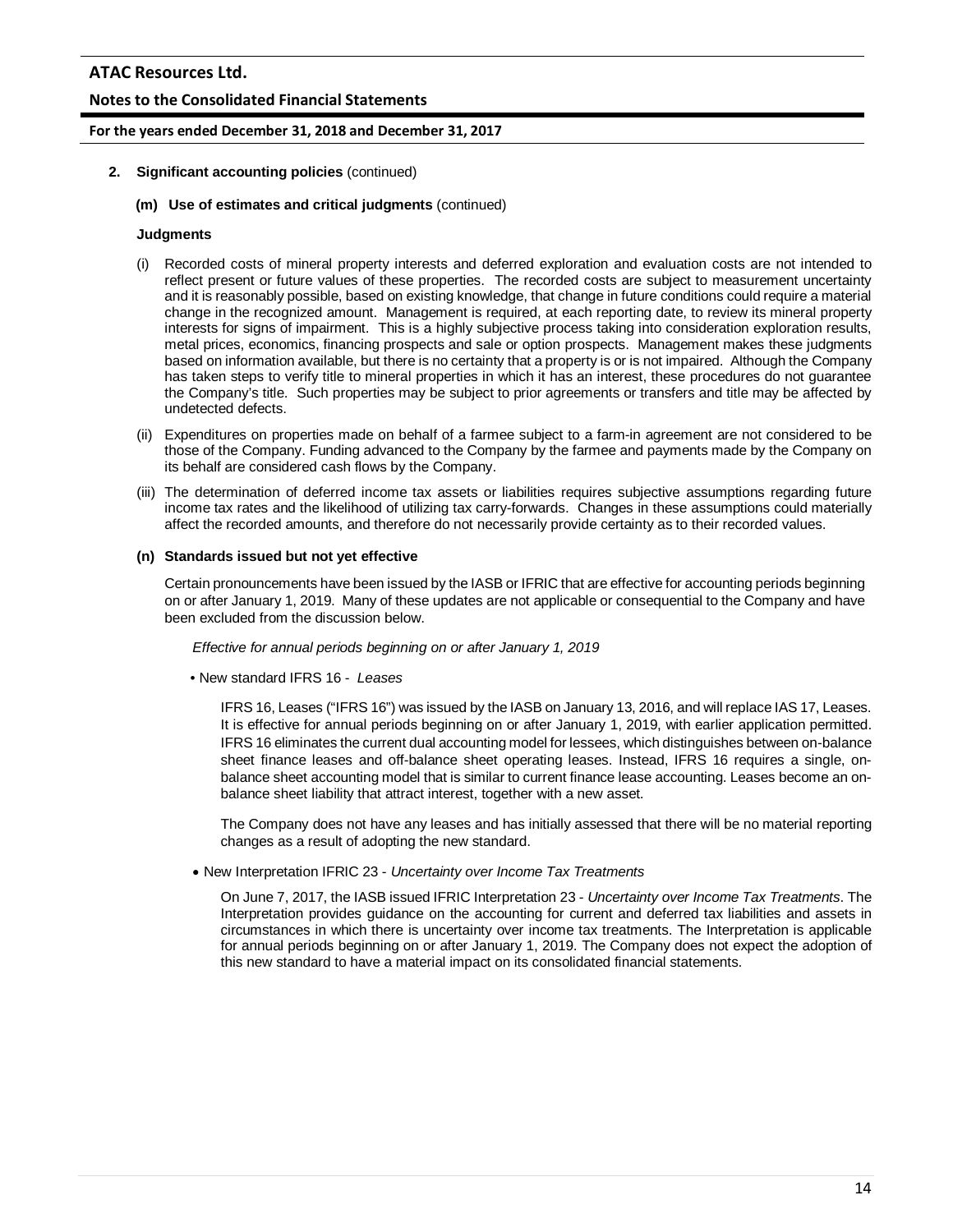### **Notes to the Consolidated Financial Statements**

### **For the years ended December 31, 2018 and December 31, 2017**

### **3. Cash and cash equivalents**

Cash and cash equivalents consist of the following:

|                                  | December 31, | December 31, |
|----------------------------------|--------------|--------------|
|                                  | 2018         | 2017         |
|                                  |              |              |
| Bank and broker balances         | 296.928      | 1,503,244    |
| Cashable investment certificates | 10,394,123   | 12.487.474   |
|                                  | 10,691,051   | 13,990,718   |

### **4. Receivables and prepayments**

Receivables and prepayments consist of the following:

|                                            | December 31,<br>2018 | December 31,<br>2017 |
|--------------------------------------------|----------------------|----------------------|
|                                            | S                    | S                    |
| Sales tax recoverable                      | 218,327              | 21,379               |
| Prepaid expenses                           | 75.761               | 86,683               |
| JVEI property receivables (note 5)         | 144.313              | 256,053              |
| Yukon mineral exploration grant receivable |                      | 31,401               |
|                                            | 438,401              | 395,516              |

### **5. JVEI property receivables and restricted cash**

On April 7, 2017 (and as amended October 3, 2018), the Company executed a joint venture earn-in agreement ("JVEI") with Barrick Gold Corporation ("Barrick") (see note 8(a)(i)). The JVEI was terminated on December 10, 2018. Under the JVEI, the Company was appointed project operator and received a management fee equal to 5% of exploration expenditures, not to exceed \$100,000 in any given year. For the year ended December 31, 2018, the Company has earned the maximum \$100,000 (2017 - \$100,000) management fee which is reflected as income on the consolidated statement of loss and comprehensive loss.

The Company maintains a JVEI bank account to receive cash advances from Barrick to pay for the exploration amounts as incurred. Barrick was considered to be a farmee with expenditures ultimately directed by Barrick. During the year ended December 31, 2017, the Company received advance exploration funds of \$4,955,552 and during the year ended December 31, 2018, an additional \$5,626,641 was received from Barrick towards the 2018 exploration program.

All funds received from Barrick, net of recoverable GST, have been spent on the \$10,000,000 guaranteed property expenditures required under the JVEI (note 8). As at December 31, 2018, the Company is owed \$144,313 (December 31, 2017 - \$256,053) from Barrick, which was subsequently received from the Barrick restricted cash on hand of \$144,339 (December 31, 2017 - \$1,385,006).

As at December 31, 2018, there are no amounts owing to suppliers (December 31, 2017 - \$111,718) related to Barrick exploration expenditures.

The Barrick funds have been recorded as restricted cash with an off-setting restricted cash payable for the same amount.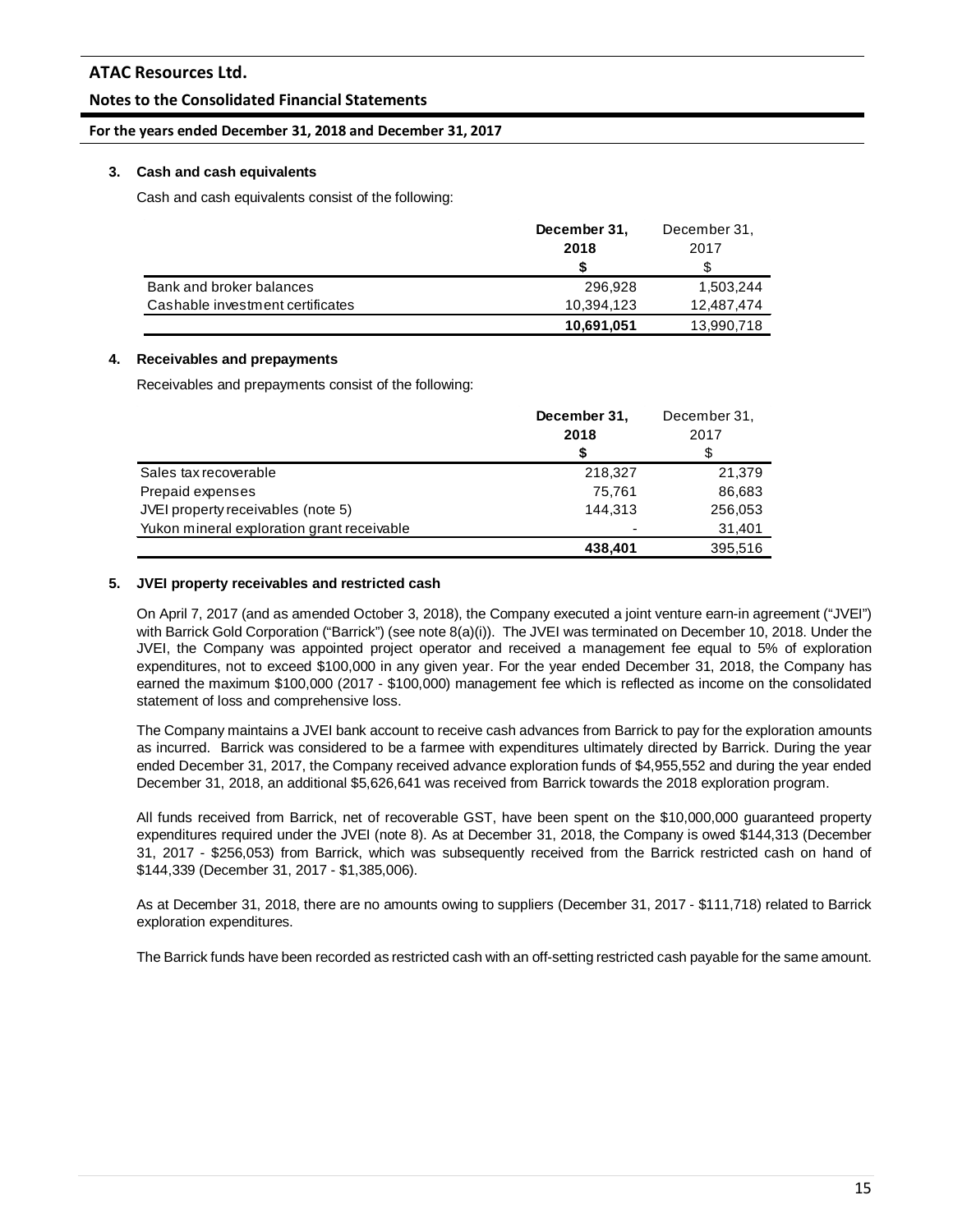### **Notes to the Consolidated Financial Statements**

### **For the years ended December 31, 2018 and December 31, 2017**

### **6. Marketable securities**

Marketable securities consist of various common shares received on the option of mineral property interests as follows:

|                        | <b>Shares with</b><br>an active | <b>Shares without</b><br>an active |                 |              | <b>Total</b> |
|------------------------|---------------------------------|------------------------------------|-----------------|--------------|--------------|
|                        | market                          | market                             | <b>Warrants</b> | <b>Total</b> | loss         |
|                        | \$                              | \$                                 | \$              | \$           | \$           |
| <b>Cost</b>            |                                 |                                    |                 |              |              |
| January 1, 2017        | 1,691,834                       | 10,000                             | 475,000         | 2,176,834    |              |
| Proceeds on disposal   |                                 | (9,777)                            |                 | (9,777)      |              |
| <b>Realized loss</b>   |                                 | (223)                              |                 | (223)        | (223)        |
| December 31, 2017      | 1,691,834                       |                                    | 475,000         | 2,166,834    |              |
| Fair value             |                                 |                                    |                 |              |              |
| January 1, 2017        | 1,095,827                       |                                    | 373,338         | 1,469,166    |              |
| Cost of disposals      |                                 | (10,000)                           |                 | (10,000)     |              |
| Unrealized (loss) gain | (307, 825)                      | 9,999                              | (138, 522)      | (436, 348)   | (436,348)    |
| December 31, 2017      | 788,002                         |                                    | 234,816         | 1,022,818    | (436, 571)   |
| Cost                   |                                 |                                    |                 |              |              |
| January 1, 2018        | 1,691,834                       |                                    | 475,000         | 2,166,834    |              |
| December 31, 2018      | 1,691,834                       |                                    | 475,000         | 2,166,834    |              |
| Fair value             |                                 |                                    |                 |              |              |
| January 1, 2018        | 788,002                         |                                    | 234,816         | 1,022,818    |              |
| Unrealized loss        | (401, 821)                      |                                    | (156,091)       | (557, 912)   | (557, 912)   |
| December 31, 2018      | 386,181                         |                                    | 78,725          | 464,906      | (557,912)    |

The valuation of the shares with an active market has been determined in whole by reference to the bid price of the shares on the TSX-V or Toronto Stock Exchange ("TSX") at each period end date.

The shares without an active market were private company shares received as payment on optioned mineral property interests. The shares were written-down in 2008 to a carrying value of \$1, as no active market existed. The Company recovered \$9,777 on the windup of that company.

### **7. Subsidiary information**

On July 14, 2010 two wholly-owned subsidiary companies, 0885802 B.C. Ltd. and 0885794 B.C. Ltd. were incorporated under the laws of the Province of British Columbia, Canada to facilitate the possible transfer to them of certain of the Company's mineral property interests. From incorporation to December 31, 2018, neither of the subsidiaries have had any transactions other than to issue nominal \$1 share capital to the Company.

The head offices and records offices of the subsidiaries are the same as the Company, as detailed in note 1.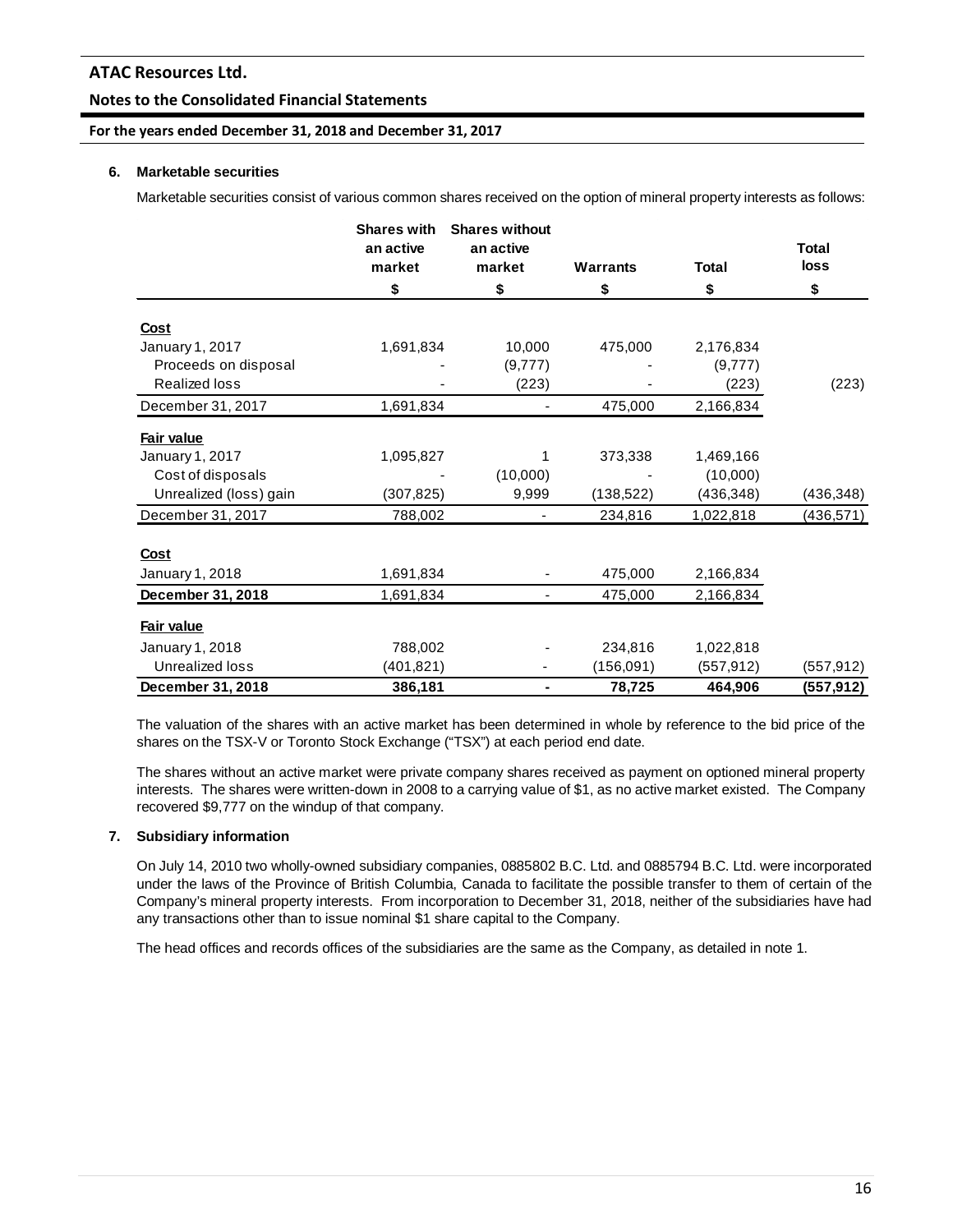### **Notes to the Consolidated Financial Statements**

### **For the years ended December 31, 2018 and December 31, 2017**

### **8. Mineral property interests**

The Company's mineral property interests consist of various exploration stage properties located in the Yukon Territory, Canada. The properties have been grouped into those which are wholly-owned and those which are royalty or other interests. Properties which are in close proximity and could be developed as a single economic unit are grouped into projects.

|                                  | Wholly-     | Other            |             |
|----------------------------------|-------------|------------------|-------------|
|                                  | owned       | <i>interests</i> | Total       |
|                                  | \$          | \$               | \$          |
| January 1, 2017                  | 96,985,836  |                  | 96,985,836  |
| Acquisitions/staking/assessments | 107,556     |                  | 107,556     |
| Exploration and evaluation       | 7,757,750   |                  | 7,757,750   |
| December 31, 2017                | 104,851,142 |                  | 104,851,142 |
|                                  |             |                  |             |
| January 1, 2018                  | 104,851,142 |                  | 104,851,142 |
| Acquisitions/staking/assessments | 81,686      |                  | 81,686      |
| Exploration and evaluation       | 6,974,256   |                  | 6,974,256   |
| December 31, 2018                | 111,907,084 |                  | 111,907,084 |

Changes in the project carrying amounts for the years ended December 31, 2017 and December 31, 2018 are summarized as follows:

|     |                                                         | January 1,<br>2017<br>\$ | <b>Acquisitions</b><br>/staking/<br>assessments<br>\$ | <b>Exploration</b><br>and<br>evaluation<br>\$ | December 31,<br>2017<br>\$ |
|-----|---------------------------------------------------------|--------------------------|-------------------------------------------------------|-----------------------------------------------|----------------------------|
| (1) | Wholly-owned<br>projects<br>Rackla Gold Property        |                          |                                                       |                                               |                            |
|     | - Osiris and Orion<br>61,843,223<br>34,927,893<br>- Rau | 61,823                   | 6,515,479<br>1,120,690                                | 68,420,525<br>36,048,583                      |                            |
|     |                                                         | 96,771,116               | 61,823                                                | 7,636,169                                     | 104,469,108                |
|     | Connaught                                               | 106,269                  | 20,862                                                | 21,169                                        | 148,300                    |
|     | Idaho Creek                                             | 19,490                   |                                                       |                                               | 19,490                     |
|     | Panorama                                                | 16,110                   |                                                       |                                               | 16,110                     |
|     | Rosy                                                    | 72,851                   | 24,871                                                | 100,412                                       | 198,134                    |
|     | Total                                                   | 96,985,836               | 107,556                                               | 7,757,750                                     | 104,851,142                |

(1) Excludes any expenditures on the Orion project incurred by Barrick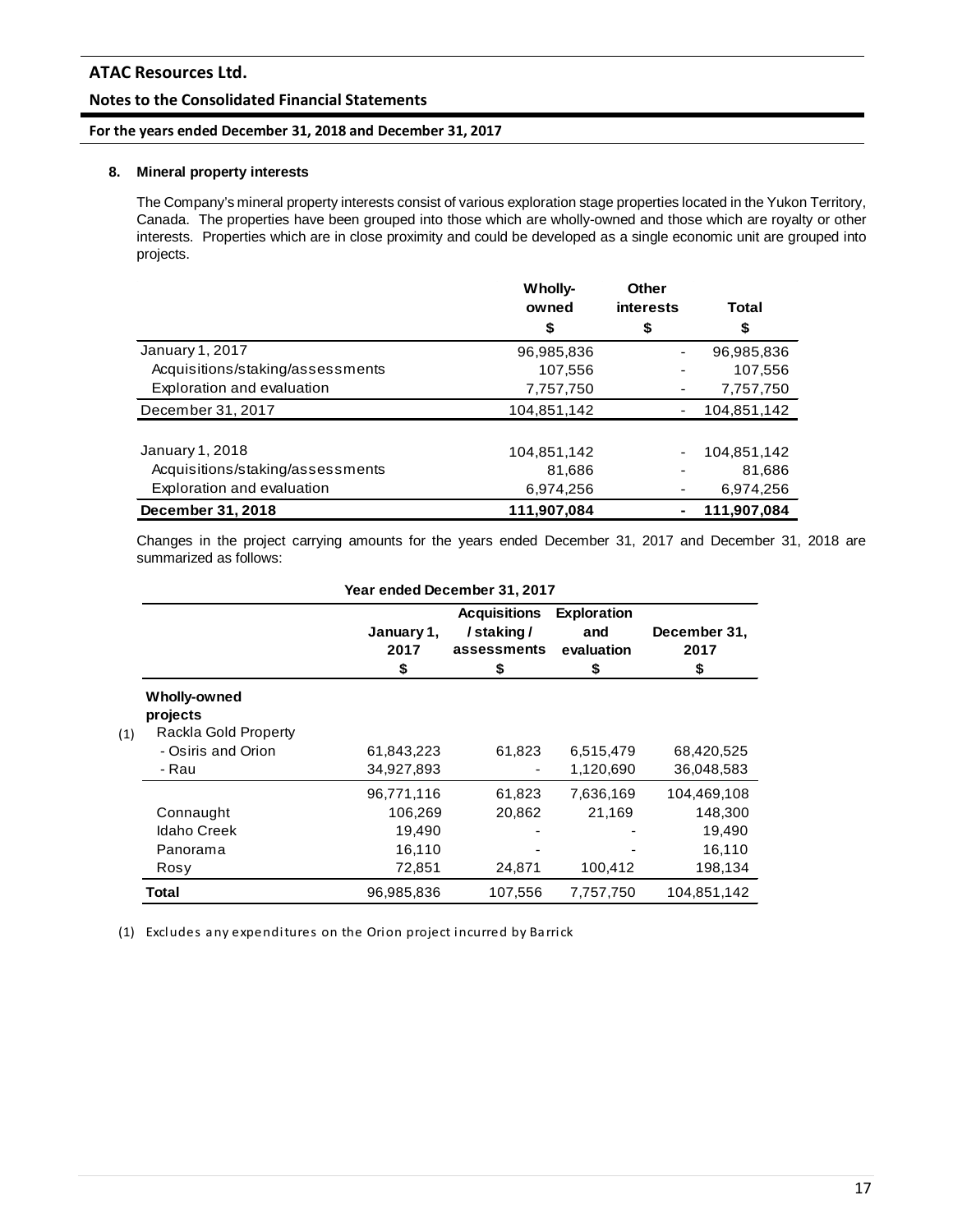### **Notes to the Consolidated Financial Statements**

# **For the years ended December 31, 2018 and December 31, 2017**

### **8. Mineral property interests** (continued)

Exploration and evaluation expenditures on the projects consisted of the following:

|                                                 | Osiris    | Rau       | <b>Others</b> | Total     |
|-------------------------------------------------|-----------|-----------|---------------|-----------|
| Year ended December 31, 2017                    | \$        | \$        | \$            | \$        |
|                                                 |           |           |               |           |
| Assays                                          | 256,432   | 57,534    | 32,898        | 346,864   |
| Drilling                                        | 1,952,203 | 273,891   |               | 2,226,094 |
| Field                                           | 699,986   | 142,555   | 14,676        | 857,217   |
| Helicopter and fixed wing                       | 1,554,801 | 240,693   | 21.810        | 1,817,304 |
| Labour                                          | 1.480.442 | 285,711   | 73,923        | 1,840,076 |
| Resource, engineering and environmental studies | 38,567    | 4,162     |               | 42.729    |
| Surveys and consulting                          | 161,726   | 70.675    | 1.160         | 233,561   |
| Travel and accommodation                        | 371,322   | 45,469    | 8,515         | 425,306   |
|                                                 | 6,515,479 | 1,120,690 | 152,982       | 7,789,151 |
| Less: Yukon mineral exploration grant           |           |           | (31, 401)     | (31, 401) |
| Total                                           | 6,515,479 | 1,120,690 | 121.581       | 7.757.750 |

|     |                                                         | Year ended December 31, 2018 |                                                       |                                               |                            |
|-----|---------------------------------------------------------|------------------------------|-------------------------------------------------------|-----------------------------------------------|----------------------------|
|     |                                                         | January 1,<br>2018<br>\$     | <b>Acquisitions</b><br>/staking/<br>assessments<br>\$ | <b>Exploration</b><br>and<br>evaluation<br>\$ | December 31,<br>2018<br>\$ |
|     | <b>Wholly-owned</b><br>projects<br>Rackla Gold Property |                              |                                                       |                                               |                            |
| (1) | - Osiris and Orion<br>68,420,525                        | 32,701                       | 6,506,895                                             | 74,960,121                                    |                            |
|     | - Rau                                                   | 36,048,583                   | 17,629                                                | 445,998                                       | 36,512,210                 |
|     |                                                         | 104,469,108                  | 50,330                                                | 6,952,893                                     | 111,472,331                |
|     | Connaught                                               | 148,300                      | 31,356                                                | 10,474                                        | 190,130                    |
|     | Idaho Creek                                             | 19,490                       |                                                       | 58                                            | 19.548                     |
|     | Panorama                                                | 16,110                       |                                                       |                                               | 16,110                     |
|     | 198,134<br>Rosy                                         |                              | 10,831                                                | 208,965                                       |                            |
|     | Total                                                   | 104,851,142                  | 81,686                                                | 6,974,256                                     | 111,907,084                |

(1) Excludes any expenditures on the Orion project incurred by Barrick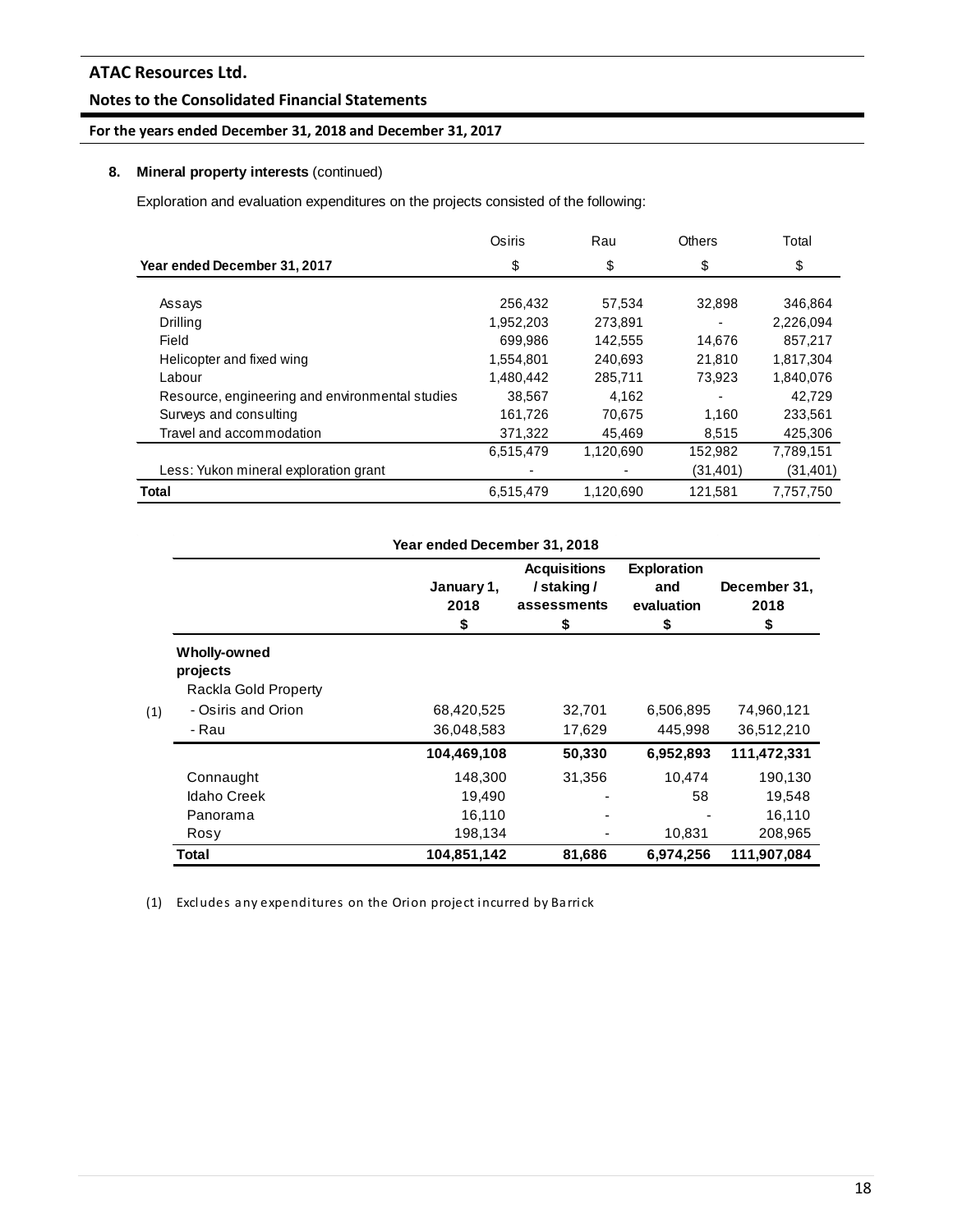### **Notes to the Consolidated Financial Statements**

### **For the years ended December 31, 2018 and December 31, 2017**

### **8. Mineral property interests** (continued)

Exploration and evaluation expenditures on the projects consisted of the following:

|                                                | <b>Osiris</b> | Rau     | <b>Others</b>                | Total     |
|------------------------------------------------|---------------|---------|------------------------------|-----------|
| Year ended December 31, 2018                   | \$            | \$      | \$                           | \$        |
|                                                |               |         |                              |           |
| Assays                                         | 193,906       | 46,584  | 403                          | 240,893   |
| Drilling                                       | 1,402,553     |         | $\qquad \qquad \blacksquare$ | 1,402,553 |
| Field                                          | 757,128       | 39,069  | 338                          | 796,535   |
| Helicopter and fixed wing                      | 1,757,800     | 85,717  | -                            | 1,843,517 |
| Labour                                         | 1,468,785     | 172,338 | 20,386                       | 1,661,509 |
| Resource, engineering and enviromental studies | 174,267       | 70,999  |                              | 245,266   |
| Surveys and consulting                         | 324,919       | 16,127  | $\qquad \qquad \blacksquare$ | 341,046   |
| Travel and accommodation                       | 427,537       | 15,164  | 236                          | 442,937   |
|                                                | 6,506,895     | 445.998 | 21.363                       | 6,974,256 |
| Less: Yukon mineral exploration grant          |               |         |                              |           |
| Total                                          | 6,506,895     | 445,998 | 21.363                       | 6.974.256 |

### **(a) Wholly-owned projects**

The Company's wholly owned projects are comprised of the rights to explore various mineral claims located in the Yukon Territory, which are at various stages of exploration. They are not subject to any option or sale agreements, except as noted below.

### **(i) Rackla Gold property**

The Rackla Gold property consists of a 100% interest in the various mineral properties located in the Mayo Mining District, Yukon Territory. Cash and common shares totaling \$165,600 have been received under previous Rackla Gold property option agreements.

The Rackla Gold property has been divided into three separate projects, being the Rau project, which hosts the Tiger Gold deposit, and the Osiris and Orion projects, which were previously described as the Nadaleen property.

The Osiris project hosts Carlin-type gold mineralization and continues to be explored by the Company.

The Orion project was previously subject to a JVEI, which was executed on April 7, 2017 with Barrick. Under the JVEI, Barrick had the right to acquire a 70% interest in the Company's Orion project, which forms the central part of the Company's Rackla Gold Property, for an aggregate of \$55,000,000 in exploration expenditures.

For a 60% interest, the following exploration expenditures were required:

- \$10,000,000 on or before December 31, 2019 (guaranteed amount);
- \$10,000,000 on or before December 31, 2020; and
- \$15,000,000 on or before December 31, 2021

As at December 31, 2018, Barrick had incurred the full \$10,000,000 of the guaranteed amount (note 5), exclusive of recoverable GST. Barrick opted to terminate the JVEI on December 10, 2018 and does not retain any interest in the project.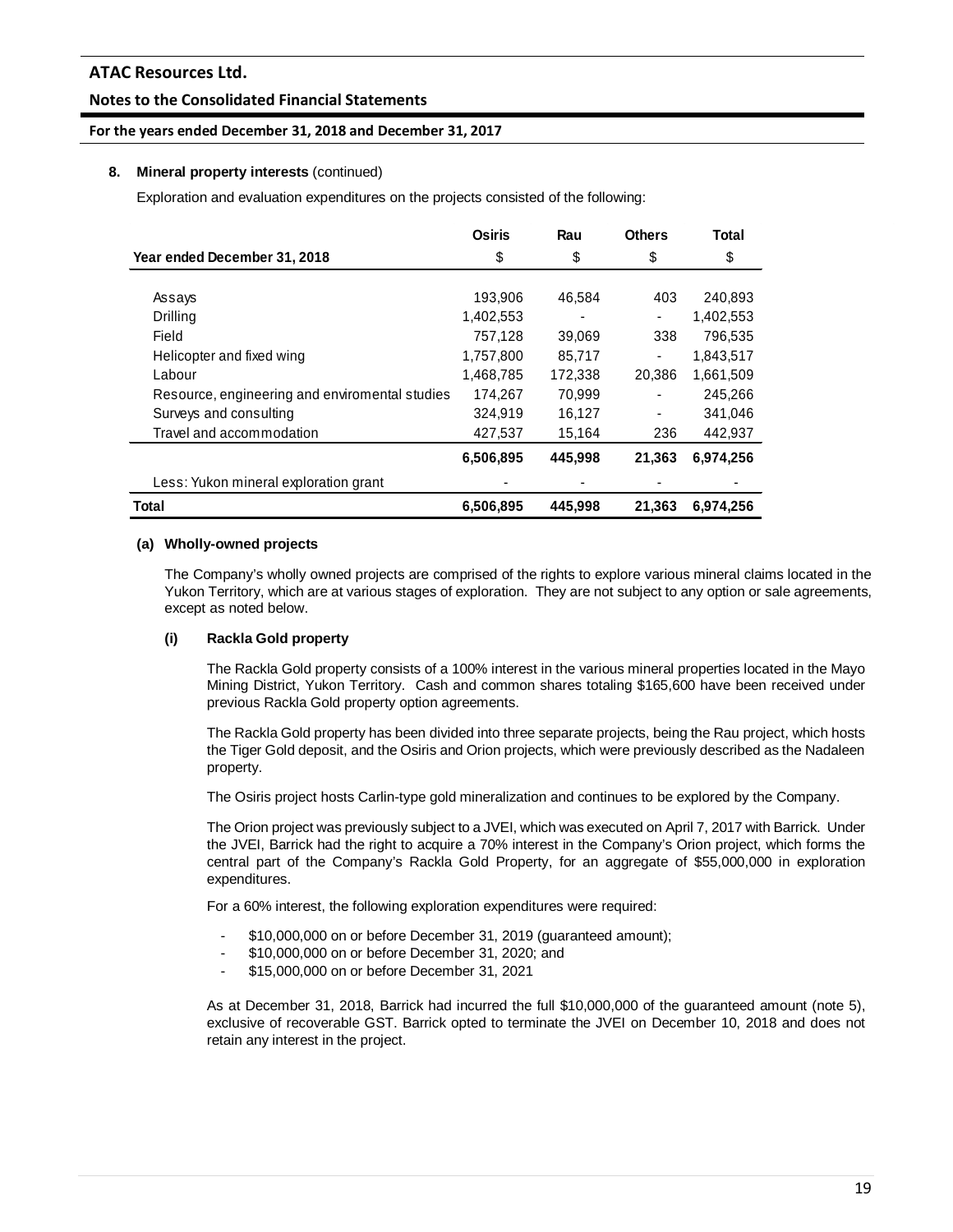### **Notes to the Consolidated Financial Statements**

### **For the years ended December 31, 2018 and December 31, 2017**

### **8. Mineral property interests** (continued)

### **(a) Wholly-owned projects** (continued)

### **(i) Rackla Gold property** (continued)

During the year ended December 31, 2017, the Company completed a flow-through private placement consisting of the issue of 16,684,800 flow-through common shares at a price of \$0.50 each for gross proceeds of \$8,342,400. Barrick became the ultimate owner of the shares, which increased their shareholdings in the Company to approximately 19.9% from 9.2%, and Barrick was given the right to maintain its 19.9% interest by participating pro-rata in any future equity financings by the Company (note 10).

### **(ii) Connaught project**

The Connaught project consists of a 100% interest in the CN, NC, OM and TN mineral claims located in the Dawson Mining District, Yukon Territory.

Cash and common shares totaling \$252,500 were received in 2009 for a 50% sale of the project, which was repurchased in 2012 by issuing common shares having a value of \$182,250.

The TN claims were acquired in August 2018 through the issuance of 60,000 common shares with a fair value of \$30,000 (note 10). The vendor retains a 1% NSR on the claims.

### **(iii) Idaho Creek project**

The Idaho Creek project consists of a 100% interest in the Idaho mineral claims located in the Whitehorse Mining District, Yukon Territory.

Cash and common shares totaling \$269,413 have been received under previous option agreements.

#### **(iv) Panorama project**

The Panorama project consists of a 100% interest in the Aussie mineral claims located in the Dawson Mining District, Yukon Territory. The claims are subject to a 3% NSR on all commercial production from the claims.

Cash and common shares totaling \$328,400 have been received under previous option agreements.

#### **(v) Rosy project**

The Rosy project consists of a 100% interest in the Rosy and Sam mineral claims located in the Whitehorse Mining District, Yukon Territory.

Cash and common shares totaling \$167,000 have been received under previous option agreements.

#### **(b) Other interests**

#### **Royalty interests**

The Company has a 1% NSR on the Golden Revenue, Nitro, Seymour and Dawson Gold properties located in the Dawson and Whitehorse Mining Districts, Yukon Territory.

#### **9. Reclamation deposit**

The reclamation deposit is comprised of a cashable guaranteed investment certificate with a one-year term. It is pledged to the Yukon Government to ensure specified properties are properly restored after exploration. Management has determined that the Company has no material reclamation work related to the properties requiring the deposit.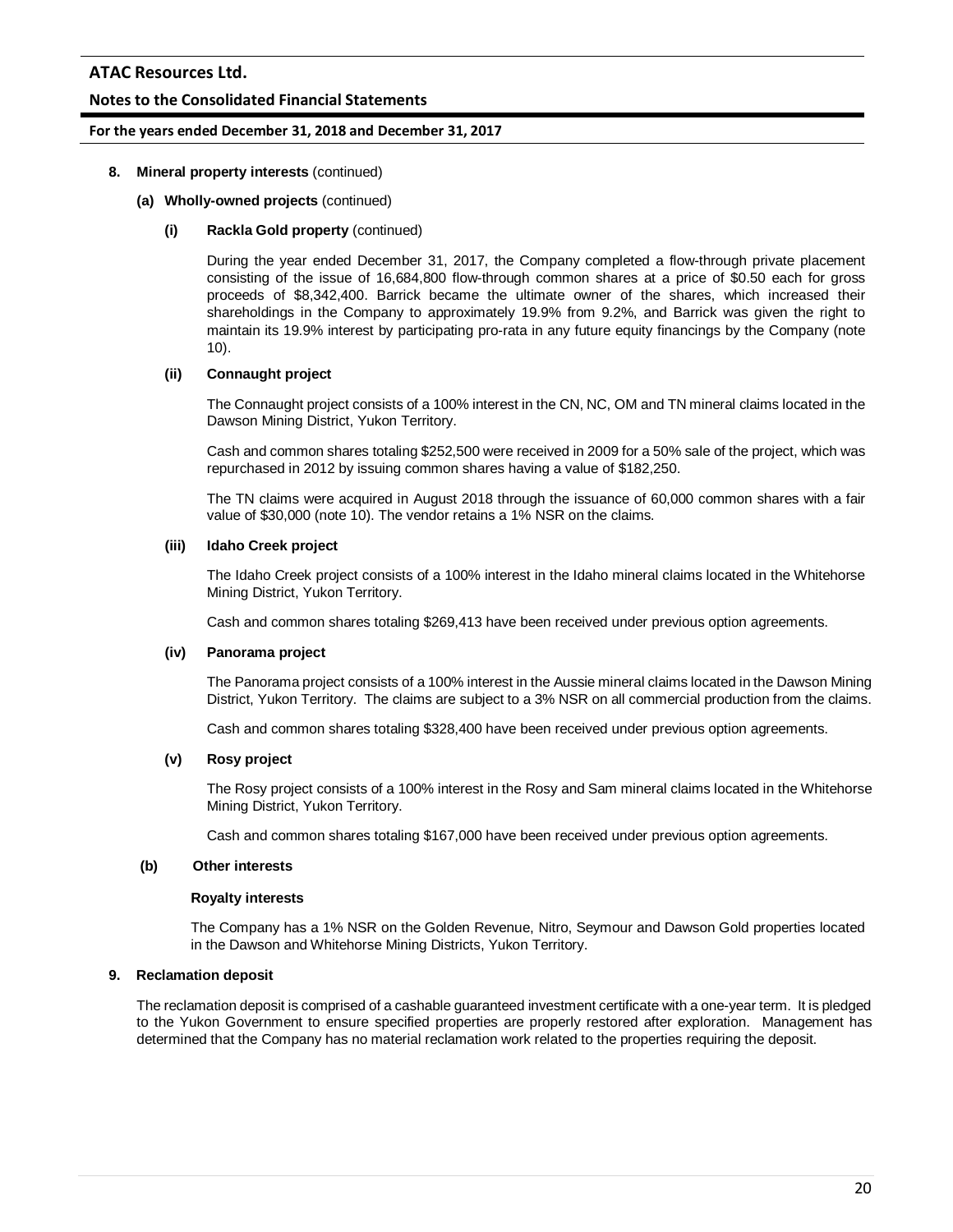### **Notes to the Consolidated Financial Statements**

### **For the years ended December 31, 2018 and December 31, 2017**

### **10. Share capital**

The authorized share capital of the Company consists of unlimited common shares without par value, and unlimited Class "A" preferred shares with a par value of \$1.00 each. All issued shares are fully paid.

### **Transactions for the issue of share capital during year ended December 31, 2018:**

- **(a)** The Company issued 60,000 common shares at a price of \$0.50 per share for total consideration of \$30,000. The shares were issued to acquire the TN claims (note 8(a)(ii)), that form part of the Company's Connaught project.
- **(b)** The Company issued 50,000 common shares on the exercise of options for proceeds of \$15,500. In addition, \$9,448 representing the fair value of the options on initial vesting was re-allocated from contributed surplus to share capital.
- **(c)** On May 25, 2018, the Company completed a flow-through private placement consisting of the issue of 7,556,700 flow-through common shares at a price of \$0.60 each for gross proceeds of \$4,534,020. The flow-through shares were issued at a premium to the trading value of the Company's common shares, which is a reflection of the value of the income tax write-offs that the Company will renounce to the flow-through shareholders. The premium was determined to be \$151,134 and has been recorded as a reduction of share capital. An equivalent flow-through share premium liability was recorded which was reversed pro-rata as the required exploration expenditures were incurred (see note 16).

Finders' fees totaling \$328,885 were incurred in respect of the placement, including the issue of 437,441 finders' warrants having a fair value of \$61,500. Legal and filing fees amounted to \$37,670 and have been recorded as a share issue cost and deducted from share capital net of deferred income tax benefits of \$82,364.

As discussed below, Barrick had the right to participate in the financing to maintain its 19.9% interest in the Company but opted not to participate.

### **Transactions for the issue of share capital during year ended December 31, 2017:**

**(d)** On May 3, 2017, the Company completed a flow-through private placement consisting of the issue of 16,684,800 flow-through common shares at a price of \$0.50 each for gross proceeds of \$8,342,400. Barrick became the ultimate owner of the shares, which increased their shareholdings in the Company to approximately 19.9% from 9.2%, and Barrick was given the right to maintain its 19.9% interest by participating pro-rata in any future equity financings by the Company. The flow-through funds were spent on properties other than the Orion project (see note 16).

No finder's fees were paid in respect of the placement. Legal and filing fees amounted to \$41,592 and were recorded as a share issue cost and deducted from share capital net of deferred income tax benefits of \$11,230.

**(e)** The Company issued 355,000 common shares on the exercise of options for proceeds of \$110,050. In addition, \$67,080 representing the fair value of the options on initial vesting was re-allocated from contributed surplus to share capital.

### **Common share rights**

The Company has a "Rights Plan" under which one right is issued for each issued and outstanding common share of the Company. Each right entitles the holder to purchase from the Company one common share at a price equal to onehalf the market price for each common share of the Company, subject to certain anti-dilutive adjustments. The rights are exercisable only if the Company receives an unacceptable take-over bid as defined in the Rights Plan. The current Rights Plan was replaced with a new Rights Plan at the May 2017 annual shareholders' meeting and will remain in effect until the annual shareholders' meeting in 2020. As at December 31, 2018, there were 147,528,577 rights outstanding (December 31, 2017 – 139,861,877).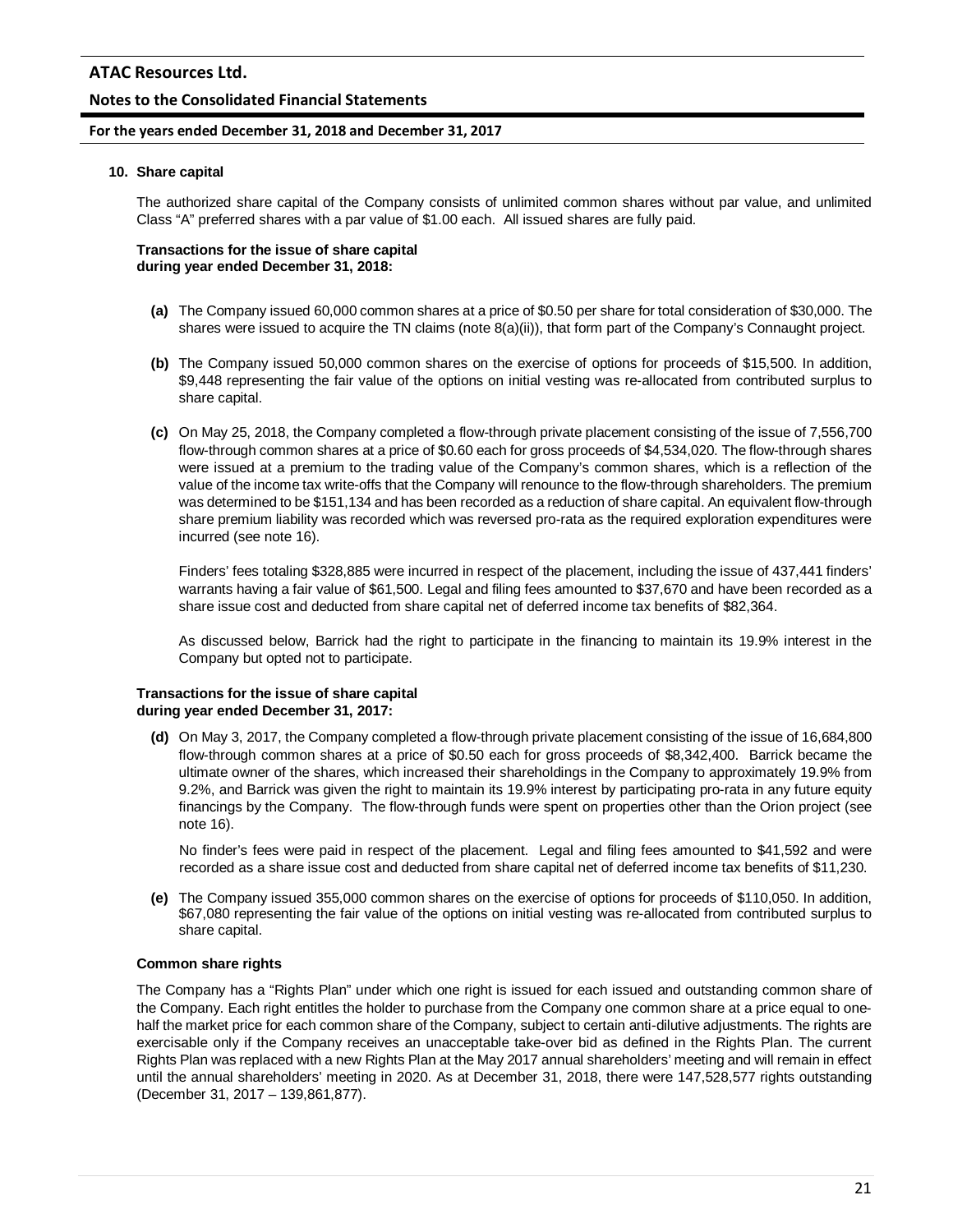### **Notes to the Consolidated Financial Statements**

### **For the years ended December 31, 2018 and December 31, 2017**

### **10. Share capital** (continued)

### **Stock options**

The Company has an incentive stock option plan (the "Plan"), under which the maximum number of stock options issued cannot exceed 10% of the Company's currently issued and outstanding common shares. The exercise period for any options granted under the Plan cannot exceed ten years. The exercise price of options granted under the Plan cannot be less than the "discounted market price" of the common shares (defined as the last closing market price of the Company's common shares immediately preceding the issuance of a news release announcing the granting of the options, less a discount of from 15% to 25%), unless otherwise agreed to by the Company and accepted by the TSX-V.

A participant who is not a consultant conducting investor relations activities, who is granted an option under the plan with exercise prices at or above "Market Price" will have their options vest immediately, unless otherwise determined by the Board of Directors. A participant who is granted an option under the plan with exercise prices below "Market Price" will become vested with the right to exercise one-sixth of the option upon conclusion of every three months subsequent to the grant date. A participant who is a consultant conducting investor relations activities who is granted options under the plan will become vested with the right to exercise one-quarter of the options upon conclusion of every three months subsequent to the grant date.

A summary of the status of the Company's stock options as at December 31, 2018 and December 31, 2017 and changes during the years then ended is as follows:

|                                        | Year ended<br>December 31, 2018               |      | Year ended<br>December 31, 2017 |                                    |
|----------------------------------------|-----------------------------------------------|------|---------------------------------|------------------------------------|
|                                        | Weighted average<br>Options<br>exercise price |      | Options                         | Weighted average<br>exercise price |
|                                        | #                                             | \$   | #                               | \$                                 |
| Options outstanding, beginning of year | 11,170,000                                    | 0.79 | 8,500,000                       | 0.85                               |
| Granted                                | 3,415,000                                     | 0.55 | 3,115,000                       | 0.55                               |
| Exercised                              | (50,000)                                      | 0.31 | (355,000)                       | 0.31                               |
| Expired/cancelled                      | (2,485,000)                                   | 1.51 | (90,000)                        | 0.87                               |
| Options outstanding, end of year       | 12,050,000                                    | 0.57 | 11,170,000                      | 0.79                               |

As at December 31, 2018, the Company has stock options outstanding and exercisable as follows:

|     | Options<br>outstanding | Options<br>exercisable | Exercise<br>price | Expiry date      |
|-----|------------------------|------------------------|-------------------|------------------|
|     | #                      | #                      | \$                |                  |
| (1) | 1,905,000              | 1,905,000              | 0.75              | February 3, 2019 |
|     | 1,550,000              | 1,550,000              | 0.75              | January 23, 2020 |
|     | 1,990,000              | 1,990,000              | 0.31              | January 21, 2021 |
|     | 250,000                | 250,000                | 0.76              | June 7, 2021     |
|     | 2,940,000              | 2,940,000              | 0.55              | May 26, 2022     |
|     | 3,165,000              | 2,373,750              | 0.55              | February 1, 2023 |
|     | 250,000                | 187,500                | 0.53              | March 1, 2023    |
|     | 12,050,000             | 11,196,250             |                   |                  |

(1) All of these options subsequently expired unexercised.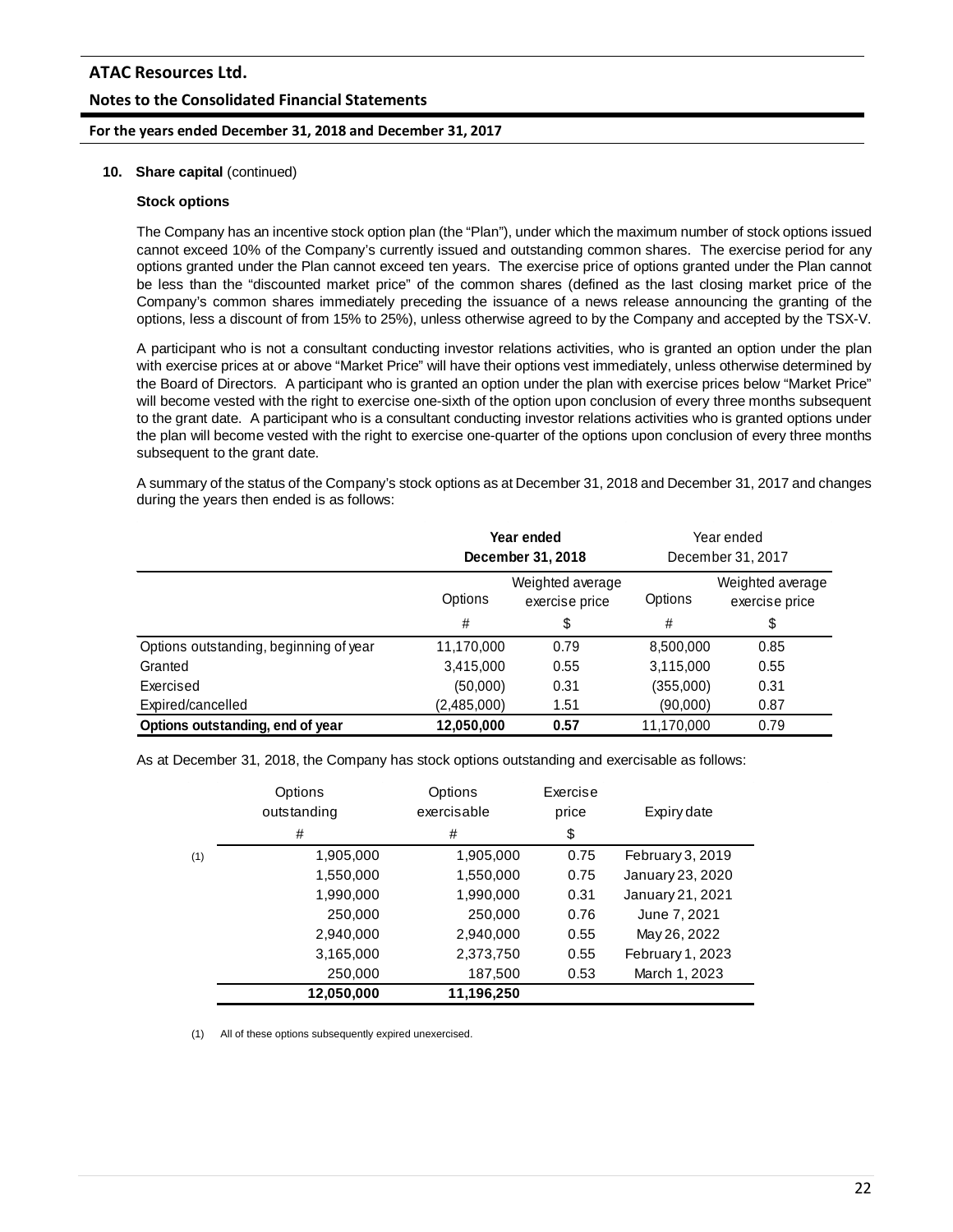### **Notes to the Consolidated Financial Statements**

### **For the years ended December 31, 2018 and December 31, 2017**

### **10. Share capital** (continued)

**Stock options** (continued)

The following table summarizes information about the stock options outstanding at December 31, 2018:

| Range of      |            | Weighted average | Weighted average |
|---------------|------------|------------------|------------------|
| prices        | Options    | remaining life   | exercise price   |
| \$            | #          | years            |                  |
| $0.31 - 0.55$ | 8,345,000  | 3.37             | 0.49             |
| $0.75 - 0.76$ | 3,705,000  | 0.66             | 0.75             |
|               | 12,050,000 | 2.53             | 0.57             |

During the year ended December 31, 2018, 3,415,000 stock options (2017 – 3,115,000) were granted to Officers, Directors, related company employees and consultants. The Company has recorded the fair value of all options granted using the Black-Scholes option pricing model. Share-based payment costs were calculated using the following weighted average assumptions: expected life of options - five years (2017 – five years), stock price volatility – 78.61% (2017 – 71.49%), no dividend yield (2017 – nil), and a risk-free interest rate yield – 2.12% (2017 - 0.94%). The fair value is particularly impacted by the Company's stock price volatility, determined using data from the previous five years.

Using the above assumptions, the fair value weighted average of options granted during the year ended December 31, 2018, was \$0.34 per option (2017 – \$0.34), for a total of \$1,146,541 (2017 - \$1,053,412). The total share-based payment expense for the year ended December 31, 2018 was \$1,283,776 (2017 - \$886,715), which is presented as an operating expense, and includes only options that vested during the periods.

During the year ended December 31, 2018, 1,830,000 options (2017 – nil), expired unexercised. As a result, the original share-based payments expense of \$2,427,036 (2017 - \$nil) was reversed from contributed surplus and credited to deficit.

During the year ended December 31, 2018, 655,000 stock options (2017 – 90,000), were cancelled. As a result, the original share-based payments expense of \$270,162 (2017 - \$51,125) has been reversed from contributed surplus and credited to deficit.

### **Warrants**

As an incentive to complete private placements the Company may issue units which include common shares and common share purchase warrants. Using the residual value method, the Company determines whether a value should be allocated to the warrants attached to the units sold in completed private placements.

Finders' warrants may be issued as a private placement share issue cost and are valued using the Black-Scholes option pricing model. During the year ended December 31, 2018, the Company granted 437,441 finders' warrants in connection with a flow-through financing completed (note 10). The value of the warrants was determined to be \$61,500 using the Black-Scholes option pricing model with the following weighted average assumptions: expected life of warrants - one year, stock price volatility – 62.38%, no dividend yield, and a risk-free interest rate yield – 1.92%.

There were no warrants outstanding as at December 31, 2017 and at any point during the year then ended. As at December 31, 2018, there are 437,441 warrants outstanding, exercisable at \$0.60 for a period expiring May 25, 2019. No other warrants were outstanding at any point during the year ended December 31, 2018.

### **Contributed surplus**

Contributed surplus includes the accumulated fair value of stock options recognized as share-based payments and the fair value of finders' warrants issued on private placements. Contributed surplus is increased by the fair value of these items on vesting and is reduced by corresponding amounts when the options or warrants expire, or are exercised or cancelled.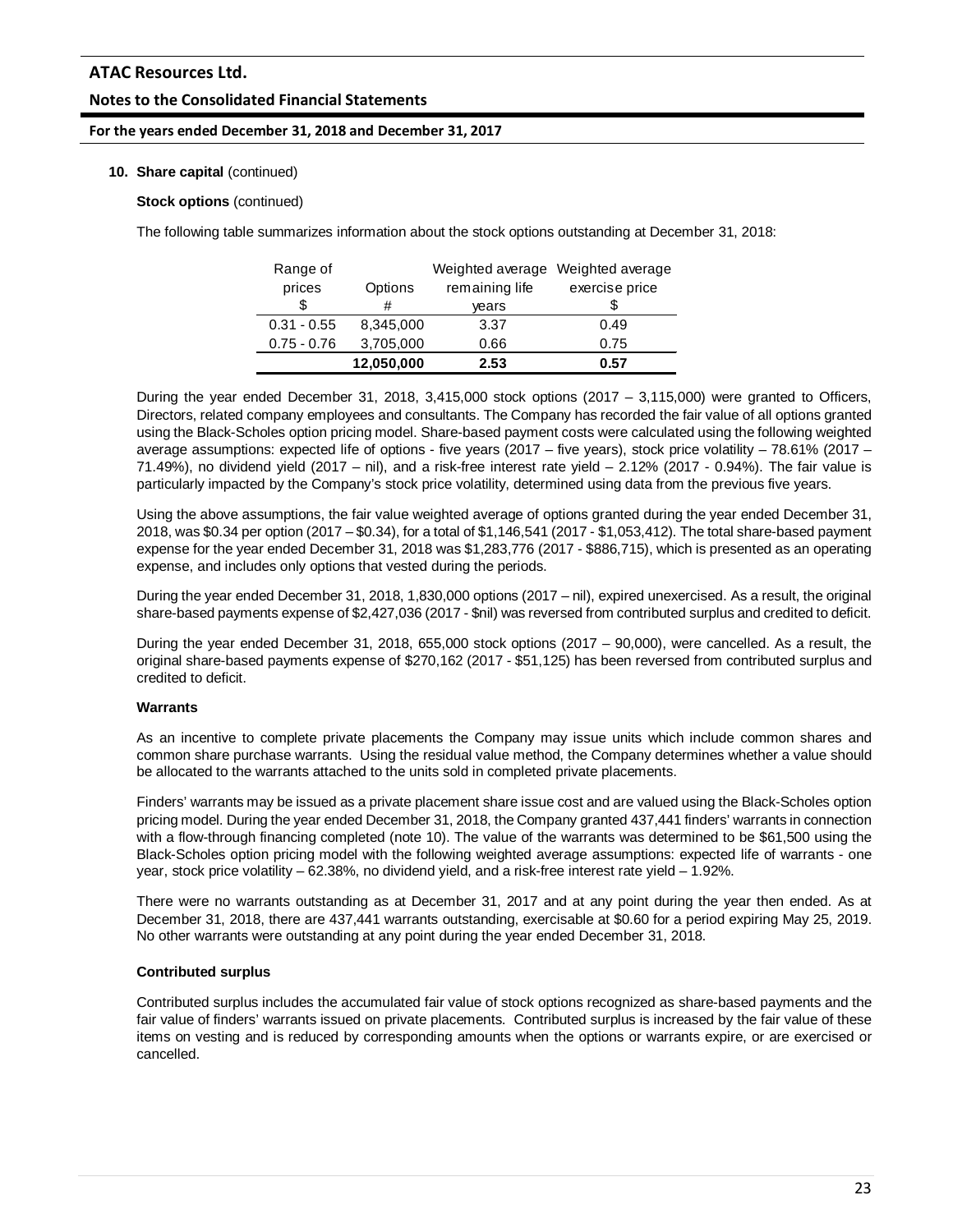### **Notes to the Consolidated Financial Statements**

### **For the years ended December 31, 2018 and December 31, 2017**

### **11. Loss per share**

The calculation of basic and diluted loss per share for the year ended December 31, 2018 was based on the loss of \$3,738,812 (2017 – \$4,434,097) and a weighted average number of common shares outstanding of 144,483,230 (2017 – 133,950,616).

All stock options and warrants were excluded from the diluted weighted average number of shares calculation, as their effect would have been anti-dilutive.

### **12. Related party payables and transactions**

A number of key management personnel and Directors hold positions in other entities that result in them having control or significant influence over the financial or operating policies of those entities. There were no loans to key management personnel or Directors, or entities over which they have control or significant influence during the years ended December 31, 2018 or December 31, 2017.

Graham Downs, the Company's President and CEO and Matthew Keevil, the Company's Vice-president of Corporate Affairs, receive monthly salaries and incentive stock options. All other key management personnel and Directors receive no salaries, non-cash benefits (other than incentive stock options), or other remuneration directly from the Company, other than noted below, and there are no employment contracts with them that cannot be terminated without penalty on thirty days advance notice. Key management personnel and Directors participate in the Company's stock option plan.

During the year ended December 31, 2018, 2,850,000 stock options (2017 – 2,200,000) were granted to key management personnel and Directors having a fair value on issue of \$957,685 (2017 - \$743,983). The options granted are exercisable at \$0.55 and \$0.53 until February 1, 2023 and March 1, 2023, and vest over one-year periods ending February 1, 2019 and March 1, 2019.

During the year ended December 31, 2018, 1,600,000 management personnel and Director stock options having a fair value on issue of \$2,152,287 expired unexercised. No management personnel or Director stock options had expired or were cancelled or surrendered during the year ended December 31, 2017.

The Company transacted with the following related parties:

- **(a)** Archer Cathro is a geological consulting firm that is a related party through its management contracts, which confer significant influence over operations. Charges are for property location, acquisition, exploration, management, accounting and office rent and administration. The charges by Archer Cathro include the services of Julia Lane, who is the Vice President of Exploration, and a minority shareholder of Archer Cathro.
- **(b)** Glenn Yeadon is a Director and the Company's Secretary. He controls Glenn R. Yeadon Personal Law Corporation ("Yeadon Law Corp."), which provides the Company with legal services.
- **(c)** Larry Donaldson is the Company's CFO. He is a partner of Donaldson Grassi, Chartered Professional Accountants, a firm in which he has significant influence. Donaldson Grassi provides the Company with accounting and tax services.
- **(d)** Douglas Goss is a Director and the Company's Chairman of the Board. He controls Douglas O. Goss Professional Corporation ("D. Goss Corporation"), which provides consulting services to the Company.
- **(e)** Ian Talbot is the Company's COO. He provides the Company with management services.
- **(f)** Robert Carne is a Company Director. He controls Carvest Holdings Ltd. ("Carvest"), which provides geological consulting services to the Company.
- **(g)** Graham Downs is the Company's President and CEO. He is paid a monthly salary and benefits for his services.
- **(h)** Bruce Kenway is a Company Director. He is a partner in Kenway Mack Slusarchuk Stewart LLP ("Kenway Mack"). Effective April 1, 2017, he is being compensated for his monthly advisory services as Chairman of the Audit Committee. The services are being rendered through Kenway Mack.
- **(i)** Matthew Keevil is the Company's Vice-president of Corporate Affairs. Effective March 1, 2018, he is paid a monthly salary and benefits for his services.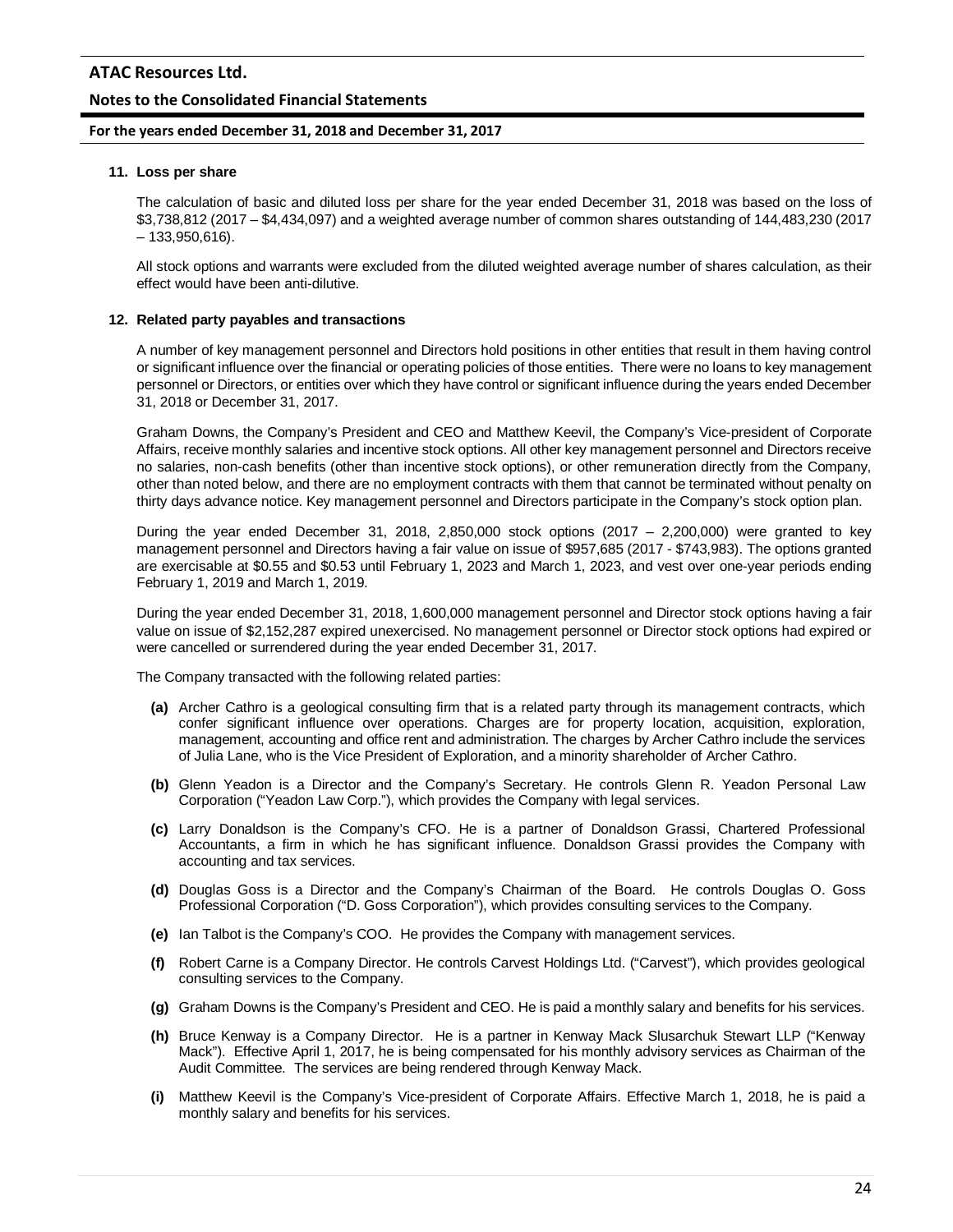### **Notes to the Consolidated Financial Statements**

### **For the years ended December 31, 2018 and December 31, 2017**

### **12. Related party payables and transactions** (continued)

The aggregate value of transactions and outstanding balances with key management personnel and Directors and entities over which they have control or significant influence were as follows:

|                             | <b>Transactions</b><br>year ended | Transactions<br>year ended | <b>Balance</b><br>outstanding | <b>Balance</b><br>outstanding |
|-----------------------------|-----------------------------------|----------------------------|-------------------------------|-------------------------------|
|                             | December 31,                      | December 31,               | December 31,                  | December 31,                  |
|                             | 2018                              | 2017                       | 2018                          | 2017                          |
|                             | \$                                | \$                         | \$                            | \$                            |
| Archer, Cathro              |                                   |                            |                               |                               |
| - geological services       | 2,285,465                         | 2,589,919                  | 314,050                       | 48,941                        |
| - office and administration | 78,731                            | 180,087                    | 26,057                        | 14,121                        |
|                             | 2,364,196                         | 2,770,006                  | 340,107                       | 63,062                        |
| Carvest                     | 6,670                             | 32,070                     |                               |                               |
| Yeadon Law Corp.            | 61,073                            | 51,731                     | 6,484                         | 5,561                         |
| Donaldson Grassi            | 56,300                            | 62,960                     | 18,000                        | 15,000                        |
| D. Goss Corporation         | 42,000                            | 42,000                     |                               | 3,675                         |
| <b>Graham Downs</b>         | 228,919                           | 228,866                    |                               |                               |
| lan Talbot                  | 40,906                            | 36,094                     |                               | 2,297                         |
| Kenway Mack                 | 12,000                            | 9,000                      |                               | 3,150                         |
| Matthew Keevil              | 112,253                           |                            |                               |                               |
|                             | 2,924,317                         | 3,232,727                  | 364,591                       | 92,745                        |

All related party balances are unsecured and are due within thirty days without interest.

The transactions with the key management personnel and Directors are included in operating expenses as follows:

- **(a)** Consulting fees
	- Includes the consulting fees paid to Director, Douglas Goss, charged to the Company by D. Goss Corporation.
	- Includes the advisory services paid to Director, Bruce Kenway, charged to the Company by Kenway Mack.
- **(b)** Management, administration and corporate development fees
	- Includes the services of Company's COO, Ian Talbot.
	- Includes charges by Archer Cathro for administrative and investor relations personnel.
- **(c)** Office rent
	- Charged by Archer Cathro
- **(d)** Professional fees
	- Includes the legal services of the Company's Secretary, Glenn Yeadon, charged to the Company by Yeadon Law Corporation.
	- Includes the accounting services of Company's CFO, Larry Donaldson, charged to the Company by Donaldson Grassi.
- **(e)** Property examination costs
	- Includes charges by Archer Cathro for exploration personnel.
- **(f)** Salaries and benefits
	- Includes only the salaries and benefits of the Company's President and CEO, Graham Downs and Vicepresident of Corporate Affairs, Matthew Keevil.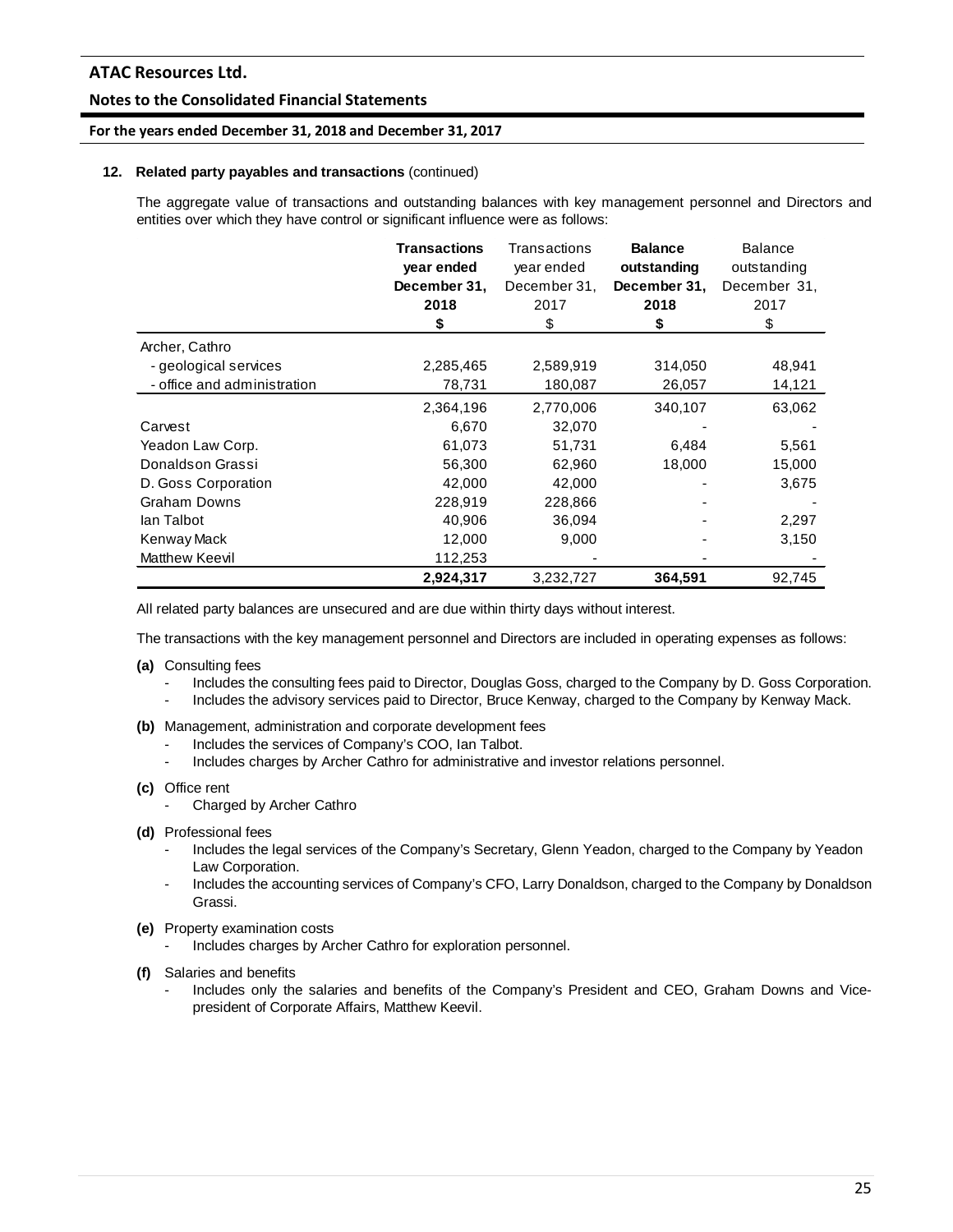### **Notes to the Consolidated Financial Statements**

### **For the years ended December 31, 2018 and December 31, 2017**

### **13. Income Taxes**

Income tax expense for the years ended December 31, 2018 and 2017 varies from the amount that would be computed from applying the combined federal and provincial income tax rate to (loss) income before income taxes as follows:

|                                                     | December 31, | December 31, |
|-----------------------------------------------------|--------------|--------------|
|                                                     | 2018         | 2017         |
|                                                     | \$           | \$           |
| Loss before income taxes                            | (2,597,564)  | (2,114,996)  |
| Statutory Canadian corporate tax rate               | 27.0%        | 26.0%        |
| Anticipated income tax recovery (expense)           | 701,342      | 549,899      |
| Change in tax resulting from:                       |              |              |
| Unrecognized items for tax purposes                 | (421, 938)   | (298, 350)   |
| Tax rate adjustment                                 |              | (513, 539)   |
| Tax benefits renounced on flow-through expenditures | (1,420,652)  | (2,057,111)  |
| Net deferred income tax expense                     | (1,141,248)  | (2,319,101)  |

The significant components of the Company's deferred income tax liability are as follows:

|                                            | December 31, December 31,<br>2018 | 2017          |
|--------------------------------------------|-----------------------------------|---------------|
|                                            | \$                                | \$            |
| Unrealized losses on marketable securities | 229,761                           | 154,442       |
| Mineral property interests                 | (20.658, 792)                     | (19.085, 190) |
| Unclaimed investment tax credits           | 860,606                           | 860,606       |
| Non-capital loss carry forwards            | 3,155,709                         | 2,889,446     |
| Capital loss carry forwards                | 44.369                            | 44,369        |
| Share issue costs                          | 96,071                            | 74,068        |
| Net deferred income tax liability          | (16, 272, 276)                    | (15,062,259)  |

In September 2017, the British Columbia (BC) Government proposed changes to the general corporate income tax rate to increase the rate from 11% to 12% effective January 1, 2018 and onwards. This change in tax rate was substantively enacted on October 26, 2017. The relevant deferred tax balances have been remeasured to reflect the increase in the Company's combined Federal and Provincial (BC) general corporate income tax rate from 26% to 27%.

As at December 31, 2018 the Company has non-capital loss carry forwards of approximately \$11,688,000 (December 31, 2017 - \$10,702,000) of which \$7,000 will expire in 2028, \$471,000 in 2029, \$1,175,000 in 2030, \$1,666,000 in 2031 and \$8,369,000 thereafter.

As at December 31, 2018 the Company has unused capital losses of \$328,659 (December 31, 2017 - \$328,659), which have no expiry date and can only be used to reduce future income from capital gains.

As at December 31, 2018 the Company has unclaimed resource and other deductions in the amount of \$35,393,040 (December 31, 2017 - \$34,165,254), which may be deducted against future taxable income.

As at December 31, 2018 there are share issue costs totaling \$355,820 (December 31, 2017 - \$274,324), which have not been claimed for income tax purposes.

As at December 31, 2018 the Company has unused investment tax credits totaling \$1,178,912, (December 31, 2017 - \$1,178,912), which have not been claimed for income tax purposes. Of the credits, \$957,999 will expire in 2032 and \$220,913 in 2033.

Income tax attributes are subject to review, and potential adjustments, by tax authorities.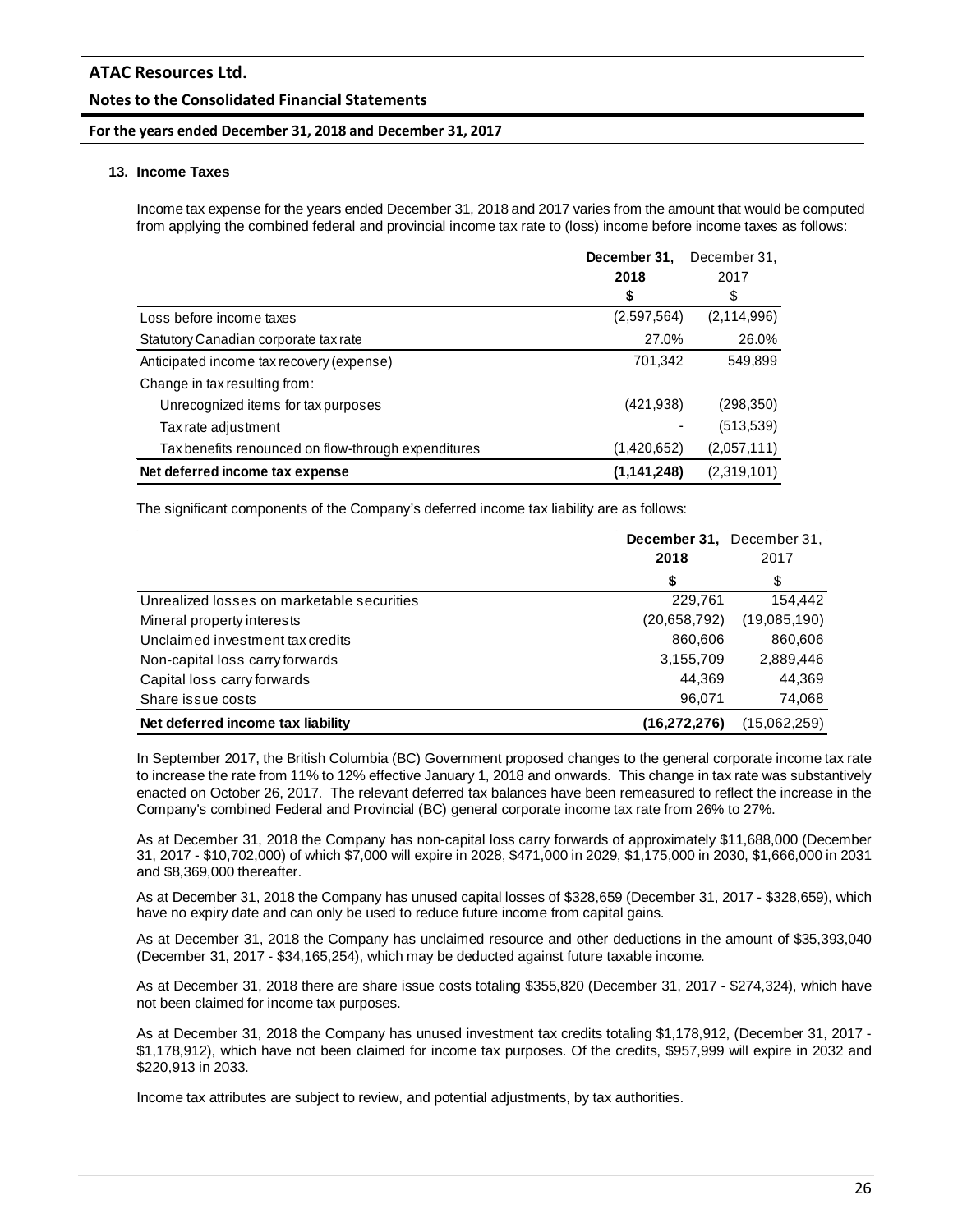### **Notes to the Consolidated Financial Statements**

### **For the years ended December 31, 2018 and December 31, 2017**

### **14. Supplemental cash flow information**

Changes in non-cash operating working capital during the years ended December 31, 2018 and December 31, 2017 were comprised of the following:

|                                          | December 31,<br>2018 | December 31,<br>2017 |
|------------------------------------------|----------------------|----------------------|
|                                          | S                    | \$                   |
| Receivables and prepayments              | (191, 276)           | (39, 838)            |
| JVEI property receivables                |                      | (256.053)            |
| Accounts payable and accrued liabilities | (16, 838)            | 14.467               |
| Accounts payable to related parties      | 6.737                | 4,725                |
| Net change                               | (201,377)            | (276,699)            |

The Company incurred non-cash financing and investing activities during the years ended December 31, 2018 and December 31, 2017 as follows:

|                                                                | December 31, | December 31, |  |
|----------------------------------------------------------------|--------------|--------------|--|
|                                                                | 2018         | 2017         |  |
|                                                                | S            | \$           |  |
| Non-cash financing activity                                    |              |              |  |
| (Decrease) increase in restricted cash payable                 | (1,240,667)  | 1,385,006    |  |
| Contributed surplus on finders' warrants issued                | 61,500       |              |  |
| Share issue costs on finders' warrants issued                  | (61,500)     |              |  |
| Share capital reduced by flow-through share premium            | 151,134      |              |  |
| Shares issued for mineral property interest                    | 30,000       |              |  |
|                                                                | (1.059.533)  | 1,385,006    |  |
|                                                                |              |              |  |
| Non-cash investing activities:                                 |              |              |  |
| Mineral property interest acquired by issue of share capital   | (30,000)     |              |  |
| Deferred exploration expenditures included in accounts payable |              |              |  |
| and related party payables                                     | 421,556      | 152,095      |  |
| Deferred exploration expenditures included in Yukon mineral    |              |              |  |
| exploration grant receivable                                   |              | (31,401)     |  |
|                                                                | 391,556      | 120,694      |  |

During the years ended December 31, 2018 and December 31, 2017 no amounts were paid for interest or income tax expenses.

### **15. Financial risk management**

### **Capital management**

The Company is a junior exploration company and considers items included in shareholders' equity as capital. The Company has no debt and does not expect to enter into debt financing. The Company manages its capital structure and makes adjustments to it in light of changes in economic conditions and the risk characteristics of underlying assets. In order to maintain or adjust its capital structure, the Company may issue new shares, purchase shares for cancellation pursuant to normal course issuer bids or make special distributions to shareholders. The Company is not subject to any externally imposed capital requirements and does not presently utilize any quantitative measures to monitor its capital. The Company's capital structure as at December 31, 2018 is comprised of shareholders' equity of \$106,825,763 (December 31, 2017 - \$105,075,104).

The Company currently has no source of revenues. In order to fund future projects and pay for administrative costs, the Company will spend its existing working capital and raise additional funds as needed. The Company's ability to continue as a going concern on a long-term basis and realize its assets and discharge its liabilities in the normal course of business rather than through a process of forced liquidation is primarily dependent upon its ability to sell or option its mineral properties and its ability to borrow or raise additional funds from equity markets.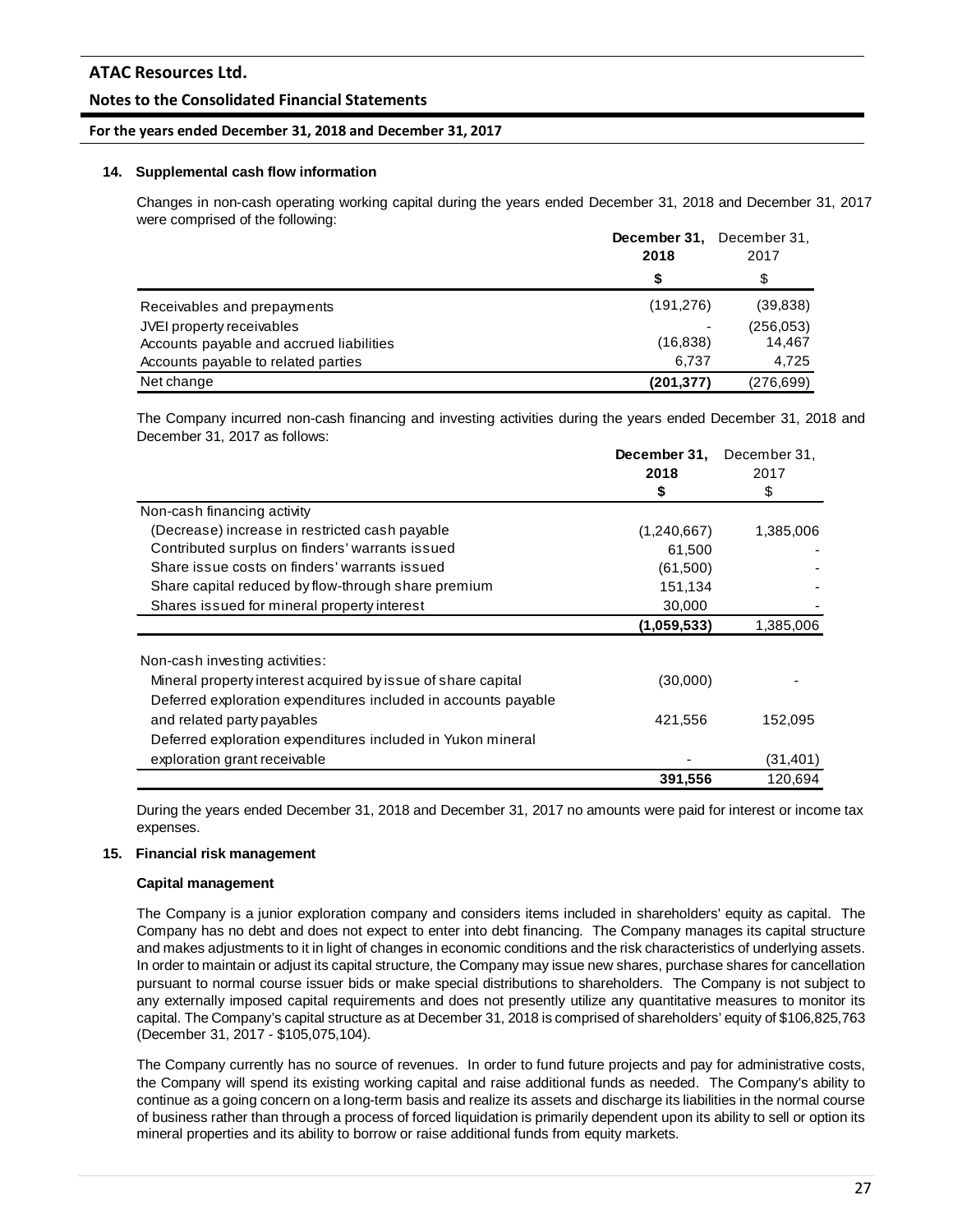### **Notes to the Consolidated Financial Statements**

### **For the years ended December 31, 2018 and December 31, 2017**

### **15. Financial risk management** (continued)

#### **Financial instruments - fair value**

The Company's financial instruments consist of cash and cash equivalents, restricted cash, trade receivables, marketable securities, reclamation deposit, accounts payable and accrued liabilities, and accounts payable to related parties.

The carrying value of trade receivables, accounts payable and accrued liabilities and accounts payable to related parties approximated their fair value because of the short-term nature of these instruments.

Financial instruments measured at fair value on the statement of financial position are summarized into the following fair value hierarchy levels:

Level 1: quoted prices (unadjusted) in active markets for identical assets or liabilities.

Level 2: inputs other than quoted prices included within Level 1 that are observable for the asset or liability, either directly (i.e. as prices) or indirectly (i.e. derived from prices).

Level 3: inputs for the asset or liability that are not based on observable market data (unobservable inputs).

|                           | Level 1    | Level <sub>2</sub> | Level 3                      | Total      |
|---------------------------|------------|--------------------|------------------------------|------------|
|                           | \$         | \$                 | \$                           | \$         |
| December 31, 2018         |            |                    |                              |            |
| Cash and cash equivalents | 10,691,051 |                    |                              | 10,691,051 |
| Restricted cash           | 144,339    |                    |                              | 144.339    |
| Marketable securities     | 386,181    | 78,725             |                              | 464,906    |
| Reclamation deposit       | 123,904    |                    |                              | 123,904    |
|                           | 11,345,475 | 78,725             |                              | 11,424,200 |
| December 31, 2017         |            |                    |                              |            |
| Cash and cash equivalents | 13,990,718 |                    | $\qquad \qquad \blacksquare$ | 13,990,718 |
| Restricted cash           | 1,385,006  |                    |                              | 1,385,006  |
| Marketable securities     | 788,002    | 234.816            |                              | 1,022,818  |
| Reclamation deposit       | 121,846    |                    |                              | 121,846    |
|                           | 16,285,572 | 234,816            |                              | 16,520,388 |

### **Financial instruments - risk**

The Company's financial instruments can be exposed to certain financial risks, including credit risk, interest rate risk, liquidity risk and market and currency risk.

### **(a) Credit risk**

The Company is exposed to credit risk by holding cash and cash equivalents. This risk is minimized by holding the funds in Canadian banks and credit unions or with Canadian governments. The Company has minimal accounts receivable exposure as its refundable credits are due from Canadian Government, and its JVEI property receivables are secured by restricted cash held by the Company.

#### **(b) Interest rate risk**

The Company is exposed to interest rate risk because of fluctuating interest rates. Fluctuations in market rates do not have a significant impact on the Company's operations due to the short term to maturity and no penalty cashable feature of its cash equivalents. For the year ended December 31, 2018, every 1% fluctuation in interest rates up or down would have impacted loss for the year, up or down, by approximately \$124,000 (2017 - \$144,000) before income taxes.

### **(c) Liquidity risk**

Liquidity risk is the risk that the Company is unable to meet its financial obligations as they come due. The Company manages this risk by careful management of its working capital to ensure its expenditures will not exceed available resources.